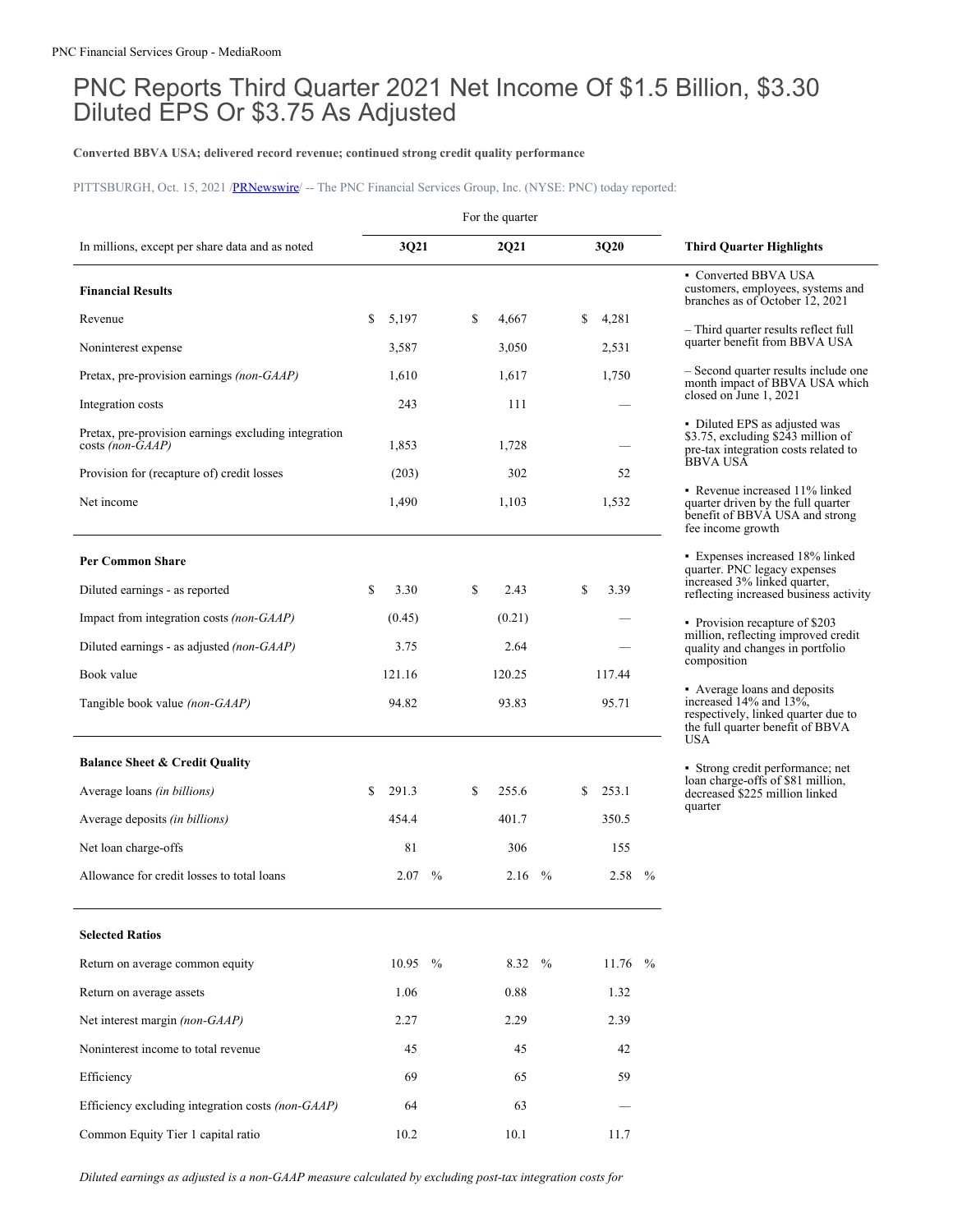### **From Bill Demchak, PNC Chairman, President and Chief Executive Officer:**

"In the third quarter PNC delivered solid financial results reflecting revenue growth and strong credit quality performance. While average loans increased due to the full quarter benefit of BBVA USA, period-end loans decreased modestly due to Paycheck Protection Program loan forgiveness activity. Importantly, we have completed the conversion of BBVA USA, providing all existing and new PNC customers with access to our coast-tocoast franchise. With the significant expansion of our footprint and the continued execution of our strategic priorities, we see substantial opportunities to leverage our best-in-class products and services, and deliver enhanced shareholder value for years to come.'

### **BBVA USA**

As of October 12, 2021, PNC has converted approximately 2.6 million customers, 9,000 employees and nearly 600 branches across seven states, merging BBVA USA into PNC Bank. PNC acquired BBVA USA on June 1, 2021.

Third quarter financial results reflect the full quarter benefit of BBVA USA. Second quarter financial results include the impact of BBVA USA operations for the month of June 2021.

o Net interest income attributable to BBVA USA was \$532 million in the third quarter of 2021 and included a significant increase in premium amortization expense related to certain BBVA USA investment securities. In the second quarter of 2021, net interest income attributable to BBVA USA was \$236 million and included a \$30 million benefit from purchase accounting accretion.

Noninterest income attributable to BBVA USA was \$213 million in the third quarter of 2021, increasing \$133 million compared with the second quarter of 2021.

Noninterest expense attributable to BBVA USA was \$506 million in the third quarter of 2021, increasing \$327 million compared with the second quarter of 2021.

Merger and integration costs in the third quarter of 2021 were \$243 million, increasing \$132 million compared with the second quarter of 2021. Since the announcement of the acquisition, PNC has incurred approximately half of the \$980 million of expected merger and integration costs.

PNC remains on track to realize \$900 million in cost saves.

### **Income Statement Highlights**

*Third quarter 2021 compared with second quarter 2021*

- Net income of \$1.5 billion increased \$387 million, or 35%.
- Total revenue of \$5.2 billion increased \$530 million, or 11%, reflecting the full quarter benefit of BBVAUSA and higher noninterest income.
- Net interest income of \$2.9 billion increased \$275 million, or 11%, driven by higher interest earning asset balances reflecting the full quarter benefit of BBVA USA, partially offset by lower yields.

o Net interest margin of 2.27% decreased 2 basis points.

- Noninterest income of \$2.3 billion increased \$255 million, or 12%.
	- Fee income of \$1.9 billion increased \$274 million, or 17%, driven by the full quarter benefit of BBVA USA, record merger and acquisition advisory fees and higher residential mortgage revenue.
	- Other noninterest income of \$449 million declined \$19 million, or 4%, and included higher private equity revenue as well as a negative Visa Class B derivative fair value adjustment of \$169 million primarily related to the extension of anticipated litigation resolution timing.

Noninterest expense of \$3.6 billion increased \$537 million, or 18%, and included a full quarter of BBVAUSA operating expenses, increased integration expenses, higher incentive compensation related to increased business activity and increased marketing.

The third quarter of 2021 included a provision recapture of \$203 million, reflecting continued improvements in credit quality and changes in portfolio composition. The second quarter included a provision for credit losses of \$302 million, primarily driven by the establishment of an initial provision for credit losses related to the BBVA USA acquisition.

• The effective tax rate was 17.8% for the third quarter and 16.1% for the second quarter.

### **Balance Sheet Highlights**

*Third quarter 2021 compared with second quarter 2021 or September 30, 2021 compared with June 30, 2021*

Average loans of \$291.3 billion increased \$35.7 billion, or 14%, reflecting the full quarter benefit of BBVAUSA.

Loans of \$290.2 billion at September 30, 2021 decreased \$4.5 billion, or 2%.

Commercial loans of \$195.2 billion decreased \$4.4 billion, or 2%, driven by \$4.8 billion of Paycheck Protection Program (PPP) loan forgiveness and a decrease in BBVA USA legacy loan portfolios, partially offset by growth in PNC legacy corporate banking, business credit and multifamily agency warehouse lending.

Consumer loans of \$95.0 billion remained relatively stable, as growth in residential mortgage loans was offset primarily by declines in home equity and auto loans.

Credit quality performance:

Delinquencies of \$1.4 billion increased \$106 million, or 8%, largely due to commercial loans past due 30 to 59 days primarily reflecting operational delays.

- Total nonperforming loans of \$2.5 billion decreased \$251 million, or 9%.
- Net loan charge-offs of \$81 million decreased \$225 million. The second quarter included net loan charge-offs of \$248 million related to the purchase accounting treatment for certain loans that were previously charged-off by BBVA USA.

The allowance for credit losses to total loans was 2.07% at September 30, 2021 compared with 2.16% at June 30, 2021.

Average deposits of \$454.4 billion increased \$52.7 billion, or 13%, primarily due to the full quarter benefit of BBVAUSA.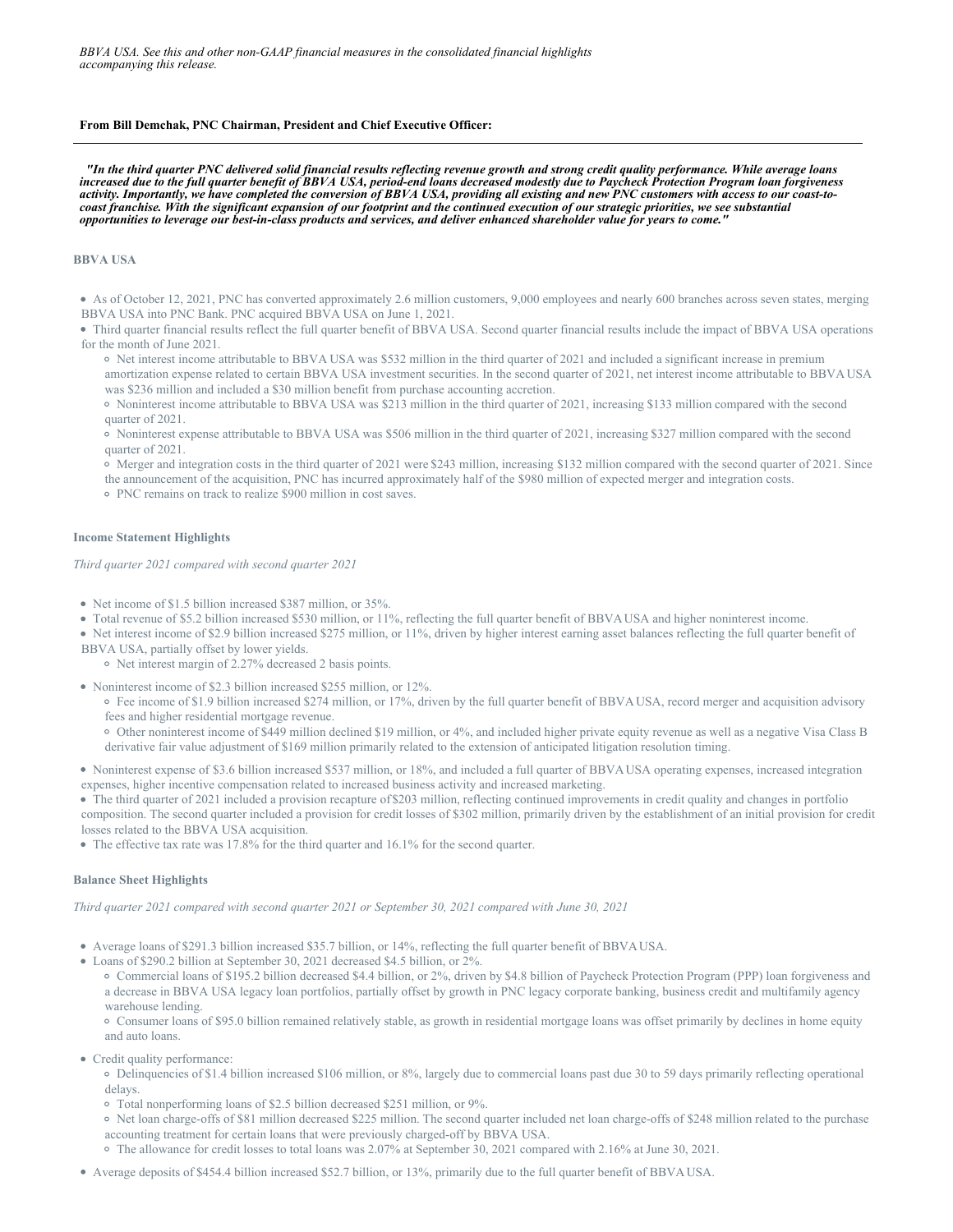Deposits of \$448.9 billion at September 30, 2021 decreased \$4.0 billion, or 1%, due to BBVA USA legacy commercial deposit outflows reflecting the impact of strategic repricing decisions, partially offset by growth in PNC legacy deposits.

- Average investment securities of \$120.6 billion, increased \$12.1 billion, or 11%, driven by the full quarter benefit of BBVA USA. o Investment securities of \$125.6 billion at September 30, 2021 decreased \$0.9 billion, or 1%.
- Average Federal Reserve Bank balances were \$80.1 billion, increasing \$1.8 billion. Federal Reserve Bank balances at September 30, 2021 were \$75.1 billion, an increase of \$3.2 billion reflecting increased liquidity.
- PNC maintained strong capital and liquidity positions.

On October 1, 2021, the PNC board of directors declared a quarterly cash dividend on common stock of \$1.25 per share payable on November 5, 2021.

- The Basel III common equity Tier 1 capital ratio was an estimated 10.2% at September 30, 2021 and 10.1% at June 30, 2021.
- The Liquidity Coverage Ratio at September 30, 2021 for PNC exceeded the regulatory minimum requirement.

| <b>Earnings Summary</b>                                    |    |       |    |       |    |       |  |
|------------------------------------------------------------|----|-------|----|-------|----|-------|--|
| In millions, except per share data                         |    | 3Q21  |    | 2Q21  |    | 3Q20  |  |
| Net income                                                 | S. | 1,490 | \$ | 1,103 | \$ | 1,532 |  |
| Net income attributable to                                 |    |       |    |       |    |       |  |
| diluted common shares - as reported                        | S. | 1,408 | \$ | 1,037 | S  | 1,447 |  |
| Net income attributable to                                 |    |       |    |       |    |       |  |
| diluted common shares - as adjusted (non-GAAP)             | \$ | 1,600 | S. | 1,125 |    |       |  |
| Diluted earnings per common share - as reported            | \$ | 3.30  | \$ | 2.43  | S  | 3.39  |  |
| Diluted earnings per common share - as adjusted (non-GAAP) | \$ | 3.75  | \$ | 2.64  |    |       |  |
| Average diluted common shares outstanding                  |    | 426   |    | 427   |    | 426   |  |
| Cash dividends declared per common share                   | \$ | 1.25  | S  | 1.25  | S  | 1.15  |  |

# *See non-GAAP financial measures included in the consolidated financial highlights accompanying this news release*

Third quarter 2021 net income of \$1.5 billion, or \$3.30 per diluted common share, included integration costs of \$243 million pretax resulting from the acquisition of BBVA USA. Excluding the impact of integration costs, adjusted diluted earnings per common share was \$3.75.

The Consolidated Financial Highlights accompanying this news release include additional information regarding reconciliations of non-GAAP financial measures to reported (GAAP) amounts. This information supplements results as reported in accordance with GAAP and should not be viewed in isolation from, or as a substitute for, GAAP results. Fee income, a non-GAAP financial measure, refers to noninterest income in the following categories: asset management, consumer services, corporate services, residential mortgage and service charges on deposits. Information in this news release, including the financial tables, is unaudited.

# **CONSOLIDATED REVENUE REVIEW**

| Revenue             |    |       |    |       |  |    |         |                  | Change  |                  | Change        |
|---------------------|----|-------|----|-------|--|----|---------|------------------|---------|------------------|---------------|
|                     |    |       |    |       |  |    |         |                  | 3021 vs | 3021 vs          |               |
| In millions         |    | 3Q21  |    | 2Q21  |  |    | 3Q20    |                  | 2021    |                  | 3Q20          |
| Net interest income | \$ | 2.856 | S. | 2,581 |  |    | \$2,484 | $11 \frac{9}{6}$ |         | $15 \frac{9}{6}$ |               |
| Noninterest income  |    | 2.341 |    | 2,086 |  |    | 1.797   | $12 \frac{9}{6}$ |         | 30               | $\%$          |
| Total revenue       | S  | 5,197 | S  | 4,667 |  | \$ | 4,281   | 11               | $\%$    | 21               | $\frac{0}{0}$ |

Total revenue for the third quarter of 2021 increased \$530 million compared with the second quarter of 2021 and \$916 million compared with the third quarter of 2020. In both comparisons, the increase was largely due to the acquisition of BBVA USA and growth in noninterest income as a result of increased business activity. For the third quarter of 2021, net interest income attributable to BBVA USA was \$532 million and included a significant increase in premium amortization related to certain BBVA USA investment securities. In the second quarter of 2021, net interest income attributable to BBVA USA was \$236 million and included a \$30 million benefit from purchase accounting accretion. Total noninterest income attributable to BBVA USA was \$213 million in the third quarter of 2021, increasing \$133 million from the second quarter of 2021.

Net interest income of \$2.9 billion for the third quarter of 2021 increased \$275 million compared to the second quarter driven by higher interest earning assets reflecting the full quarter benefit of BBVA USA, partially offset by lower yields. In comparison with the third quarter of 2020, net interest income increased \$372 million as a result of interest earning assets acquired in the BBVA USA acquisition and higher securities balances, partially offset by lower securities yields.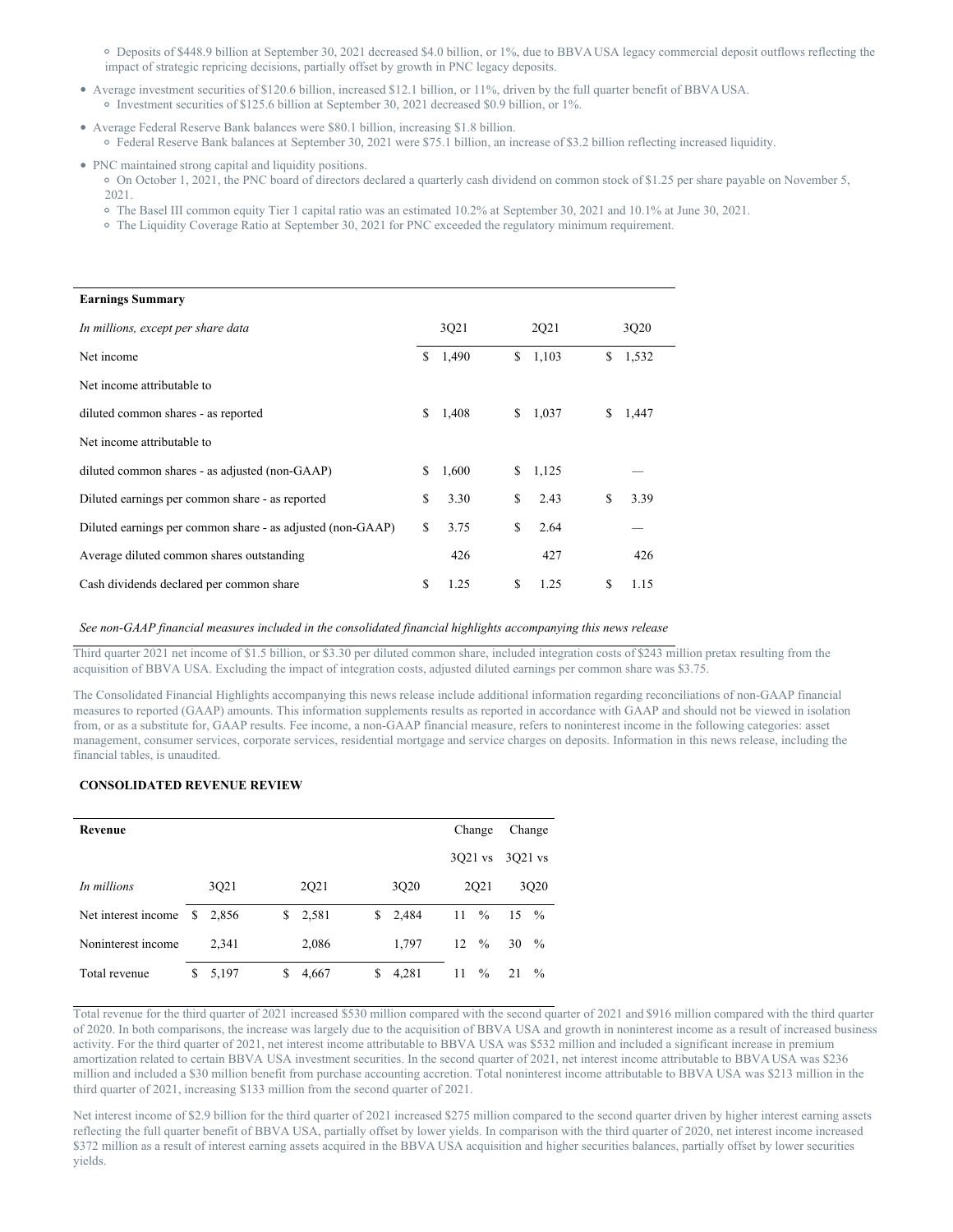The net interest margin was 2.27% in the third quarter of 2021, 2.29% in the second quarter of 2021 and 2.39% in the third quarter of 2020. In both comparisons the decrease was largely due to lower securities yields.

| <b>Noninterest Income</b>   |                   |       |    |       |  |             | Change         |               | Change           |               |
|-----------------------------|-------------------|-------|----|-------|--|-------------|----------------|---------------|------------------|---------------|
|                             |                   |       |    |       |  |             | 3021 vs        |               | 3Q21 vs          |               |
| In millions                 | 3Q21<br>248<br>\$ |       |    | 2Q21  |  | 3Q20        |                | 2Q21          |                  | 3Q20          |
| Asset management            |                   |       | \$ | 239   |  | \$<br>215   | $\overline{4}$ | $\frac{0}{0}$ | $15 \frac{9}{6}$ |               |
| Consumer services           |                   | 496   |    | 457   |  | 390         | 9              | $\frac{0}{0}$ | 27               | $\frac{0}{0}$ |
| Corporate services          |                   | 842   |    | 688   |  | 479         | 22             | $\frac{0}{0}$ | $76\frac{9}{6}$  |               |
| Residential mortgage        |                   | 147   |    | 103   |  | 137         | 43             | $\frac{0}{0}$ | $7^{\circ}$      | $\frac{0}{0}$ |
| Service charges on deposits |                   | 159   |    | 131   |  | 119         | 21             | $\%$          | 34 $\frac{9}{6}$ |               |
| Other                       |                   | 449   |    | 468   |  | 457         | (4)            | $\%$          | (2)              | $\%$          |
|                             | S                 | 2,341 | \$ | 2,086 |  | \$<br>1,797 | 12             | $\frac{0}{0}$ | 30               | $\frac{0}{0}$ |

Noninterest income for the third quarter of 2021 increased \$255 million compared with the second quarter of 2021. Asset management revenue grew \$9 million primarily as a result of the full quarter benefit of BBVA USA and higher average equity markets. Consumer services increased \$39 million driven by growth in transaction volumes, primarily due to the addition of BBVA USA customers. Corporate services was \$154 million higher and included record merger and acquisition advisory fees and the full quarter benefit of BBVA USA. Residential mortgage revenue increased \$44 million reflecting higher loan sales revenue and servicing fees. Service charges on deposits increased \$28 million and included the full quarter benefit of BBVA USA and the effect of Low Cash ModeSM. Other noninterest income decreased \$19 million and included higher private equity revenue as well as a negative Visa Class B derivative fair value adjustment of \$169 million primarily related to the extension of anticipated litigation resolution timing. The second quarter included a negative Visa Class B derivative fair value adjustment of \$13 million.

Noninterest income for the third quarter of 2021 increased \$544 million compared with the third quarter of 2020. Asset management revenue grew \$33 million as a result of higher average equity markets and the benefit of BBVA USA. Consumer services was \$106 million higher driven by growth in transaction volumes and the addition of BBVA USA customers. Corporate services increased \$363 million driven by record merger and acquisition advisory fees and higher treasury management product revenue. Service charges on deposits increased \$40 million primarily driven by the addition of BBVA USA customers. Other noninterest income decreased \$8 million and included a negative fair value adjustment related to the Visa Class B derivative, higher private equity revenue and the benefit of BBVA USA.

| <b>Noninterest Expense</b> |    |       |             |       |    |       |    | Change        |    | Change        |
|----------------------------|----|-------|-------------|-------|----|-------|----|---------------|----|---------------|
|                            |    |       |             |       |    |       |    | 3021 vs       |    | 3Q21 vs       |
| In millions                |    | 3Q21  | 2Q21        |       |    | 3Q20  |    | 2021          |    | 3Q20          |
| Personnel                  | \$ | 1,986 | \$          | 1,640 | \$ | 1,410 | 21 | $\frac{0}{0}$ | 41 | $\frac{0}{0}$ |
| Occupancy                  |    | 248   |             | 217   |    | 205   | 14 | $\frac{0}{0}$ | 21 | $\frac{0}{0}$ |
| Equipment                  |    | 355   |             | 326   |    | 292   | 9  | $\%$          | 22 | $\frac{0}{0}$ |
| Marketing                  |    | 103   |             | 74    |    | 67    | 39 | $\%$          | 54 | $\frac{0}{0}$ |
| Other                      |    | 895   |             | 793   |    | 557   | 13 | $\%$          | 61 | $\frac{0}{0}$ |
|                            | \$ | 3,587 | \$<br>3,050 |       | \$ | 2,531 | 18 | $\frac{0}{0}$ | 42 | $\frac{0}{0}$ |

# **CONSOLIDATED EXPENSE REVIEW**

Noninterest expense for the third quarter of 2021 increased \$537 million compared with the second quarter of 2021. The third quarter of 2021 included a full quarter of operating expenses related to BBVA USA of \$506 million and integration expenses of \$235 million. The second quarter of 2021 included \$179 million of BBVA USA operating expenses and integration expenses of \$101 million. PNC legacy noninterest expense was \$2,846 million and \$2,770 million, respectively, for the third and second quarter of 2021, increasing primarily due to higher incentive compensation, as a result of increased business activity, and increased marketing.

Noninterest expense increased \$1,056 million in comparison with the third quarter of 2020 primarily driven by operating and integration expenses related to the BBVA USA acquisition, and increased business and marketing activity.

The effective tax rate was 17.8% for the third quarter of 2021, 16.1% for the second quarter of 2021 and 9.8% for the third quarter of 2020. The third quarter of 2020 included tax credit benefits and the favorable resolution of certain tax matters.

# **CONSOLIDATED BALANCE SHEET REVIEW**

Average total assets were \$559.2 billion in the third quarter of 2021 compared with \$504.4 billion in the second quarter of 2021 and \$462.1 billion in the third quarter of 2020. In both comparisons the increase was primarily driven by the BBVA USA acquisition.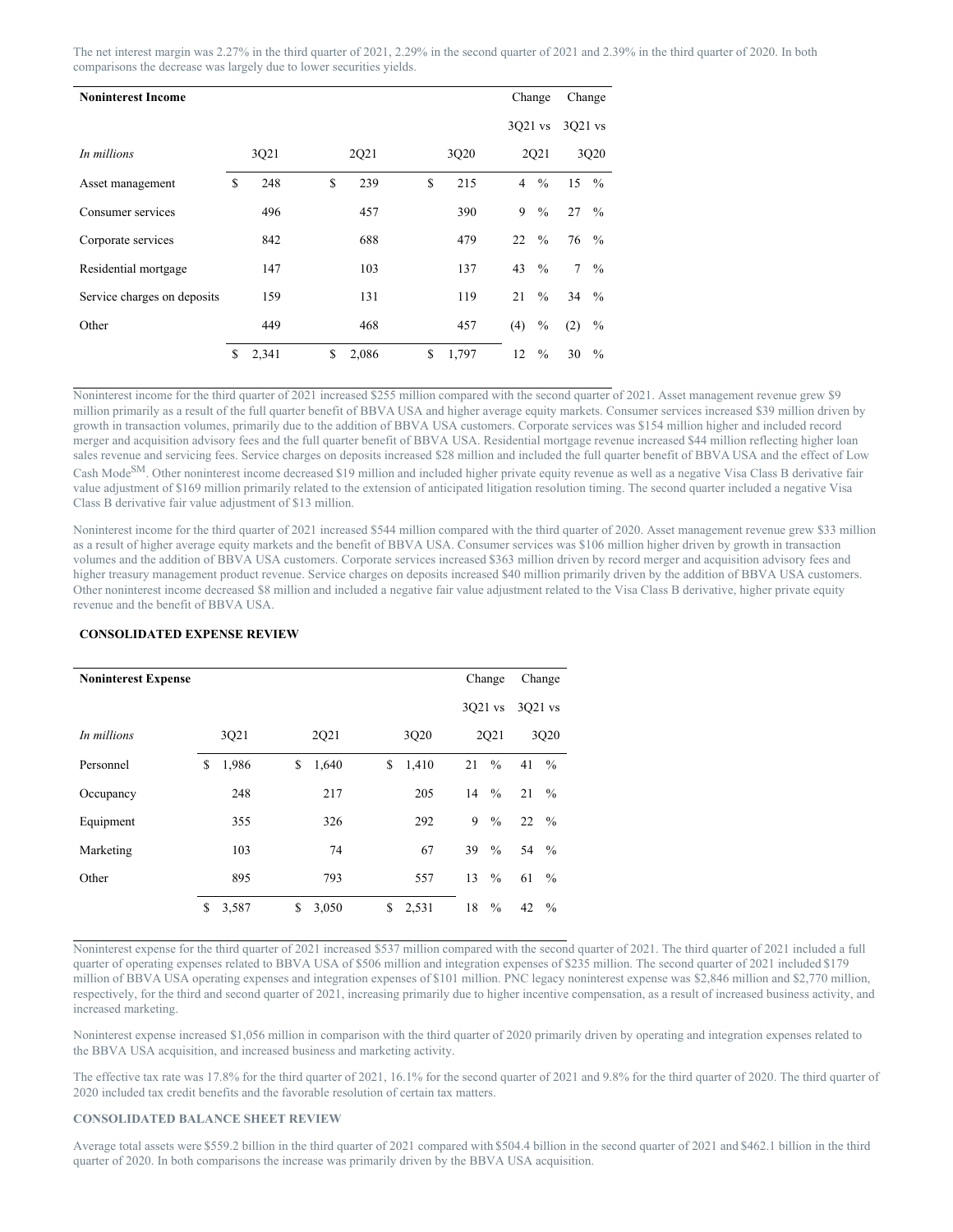Total assets were \$553.5 billion at September 30, 2021, \$554.2 billion at June 30, 2021 and \$461.8 billion at September 30, 2020. Compared to the third quarter of 2020, balance sheet growth was primarily driven by the BBVA USA acquisition.

| Loans         |               |                       |    |                     |    |                       |               | Change        |               | Change        |
|---------------|---------------|-----------------------|----|---------------------|----|-----------------------|---------------|---------------|---------------|---------------|
|               |               |                       |    |                     |    |                       | $09/30/21$ vs |               | $09/30/21$ vs |               |
| In billions   |               | September 30,<br>2021 |    | June $30$ ,<br>2021 |    | September 30,<br>2020 |               | 06/30/21      |               | 09/30/20      |
| Average       |               |                       |    |                     |    |                       |               |               |               |               |
| Commercial    | \$            | 196.3                 | \$ | 175.8               | \$ | 175.6                 | 12            | $\frac{0}{0}$ | 12            | $\frac{0}{0}$ |
| Consumer      |               | 95.0                  |    | 79.8                |    | 77.5                  | 19            | $\frac{0}{0}$ | 23            | $\frac{0}{0}$ |
| Average loans | <sup>\$</sup> | 291.3                 | \$ | 255.6               | \$ | 253.1                 | 14            | $\frac{0}{0}$ | 15            | $\frac{0}{0}$ |
|               |               |                       |    |                     |    |                       |               |               |               |               |
| Quarter end   |               |                       |    |                     |    |                       |               |               |               |               |
| Commercial    | \$            | 195.2                 | S  | 199.6               | \$ | 172.7                 | (2)           | $\frac{0}{0}$ | 13            | $\frac{0}{0}$ |
| Consumer      |               | 95.0                  |    | 95.1                |    | 76.6                  |               |               | 24            | $\frac{0}{0}$ |
| Total loans   | \$            | 290.2                 | \$ | 294.7               | S  | 249.3                 | (2)           | $\frac{0}{0}$ | 16            | $\frac{0}{0}$ |

Average loans for the third quarter of 2021 were \$291.3 billion, increasing \$35.7 billion and \$38.2 billion, respectively, compared to the second quarter of 2021 and third quarter of 2020, reflecting the acquisition of BBVA USA.

Loans were \$290.2 billion at September 30, 2021, decreasing \$4.5 billion compared with June 30, 2021. Commercial loans decreased \$4.4 billion compared with the second quarter of 2021 driven by \$4.8 billion of PPP loan forgiveness and a decrease in BBVA USA legacy loan portfolios, partially offset by growth in PNC legacy corporate banking, business credit and multifamily agency warehouse lending. Consumer loans remained relatively stable from the second quarter of 2021, as growth in residential mortgage loans was offset primarily by declines in home equity and auto loans.

Loans at September 30, 2021 increased \$40.9 billion compared with September 30, 2020, reflecting the impact of the BBVA USA acquisition, partially offset by lower utilization of loan commitments by commercial customers and PPP loan forgiveness.

PPP loans outstanding were \$6.8 billion at September 30, 2021, \$11.6 billion at June 30, 2021 and \$12.9 billion at September 30, 2020.

| <b>Investment Securities</b> |   |                       |   |                     |   |                       |               | Change        |               | Change        |
|------------------------------|---|-----------------------|---|---------------------|---|-----------------------|---------------|---------------|---------------|---------------|
|                              |   |                       |   |                     |   |                       | $09/30/21$ vs |               | $09/30/21$ vs |               |
| In billions                  |   | September 30,<br>2021 |   | June $30$ ,<br>2021 |   | September 30,<br>2020 |               | 06/30/21      |               | 09/30/20      |
| Average                      | S | 120.6                 | S | 108.5               | S | 90.5                  | 11            | $\frac{0}{0}$ | 33            | $\frac{0}{0}$ |
| Quarter end                  | S | 125.6                 | S | 126.5               | S | 91.2                  | (1)           | $\frac{0}{0}$ | 38            | $\%$          |

Average investment securities for the third quarter of 2021 were \$120.6 billion, increasing \$12.1 billion and \$30.1 billion, respectively, from the second quarter of 2021 and third quarter of 2020 driven by BBVA USA. Compared to the third quarter of 2020, the increase was also attributable to increased purchase activity.

Investment securities at September 30, 2021 decreased \$0.9 billion from June 30, 2021 due to sales and prepayments exceeding purchases during the quarter. Compared to September 30, 2020, investment securities increased \$34.4 billion reflecting increased purchase activity and investment securities from BBVA USA. Net unrealized gains on available for sale securities were \$1.7 billion at September 30, 2021, \$2.0 billion at June 30, 2021 and \$3.4 billion at September 30, 2020.

Average Federal Reserve Bank balances for the third quarter of 2021 were \$80.1 billion, increasing \$1.8 billion and \$20.1 billion, respectively, from the second quarter of 2021 and the third quarter of 2020. The increase compared to the third quarter of 2020 was primarily due to deposit growth.

Federal Reserve Bank balances at September 30, 2021 of \$75.1 billion increased \$3.2 billion from \$71.9 billion at June 30, 2021 primarily due to increased liquidity. Federal Reserve Bank balances increased \$4.5 billion from \$70.6 billion at September 30, 2020.

| <b>Deposits</b>     |   |                                              |  |               |                       |               |          |    | Change        |    | Change        |
|---------------------|---|----------------------------------------------|--|---------------|-----------------------|---------------|----------|----|---------------|----|---------------|
|                     |   |                                              |  | $09/30/21$ vs |                       | $09/30/21$ vs |          |    |               |    |               |
| In billions         |   | September 30,<br>June $30$ ,<br>2021<br>2021 |  |               | September 30,<br>2020 |               | 06/30/21 |    | 09/30/20      |    |               |
| Average             |   |                                              |  |               |                       |               |          |    |               |    |               |
| Noninterest-bearing | S | 155.9                                        |  | \$.           | 132.3                 | \$            | 101.9    | 18 | $\frac{0}{0}$ | 53 | $\frac{0}{0}$ |
| Interest-bearing    |   | 298.5                                        |  |               | 269.4                 |               | 248.6    | 11 | $\frac{0}{0}$ | 20 | $\frac{0}{0}$ |
| Average deposits    | S | 454.4                                        |  | \$.           | 401.7                 | S             | 350.5    | 13 | $\frac{0}{0}$ | 30 | $\frac{0}{0}$ |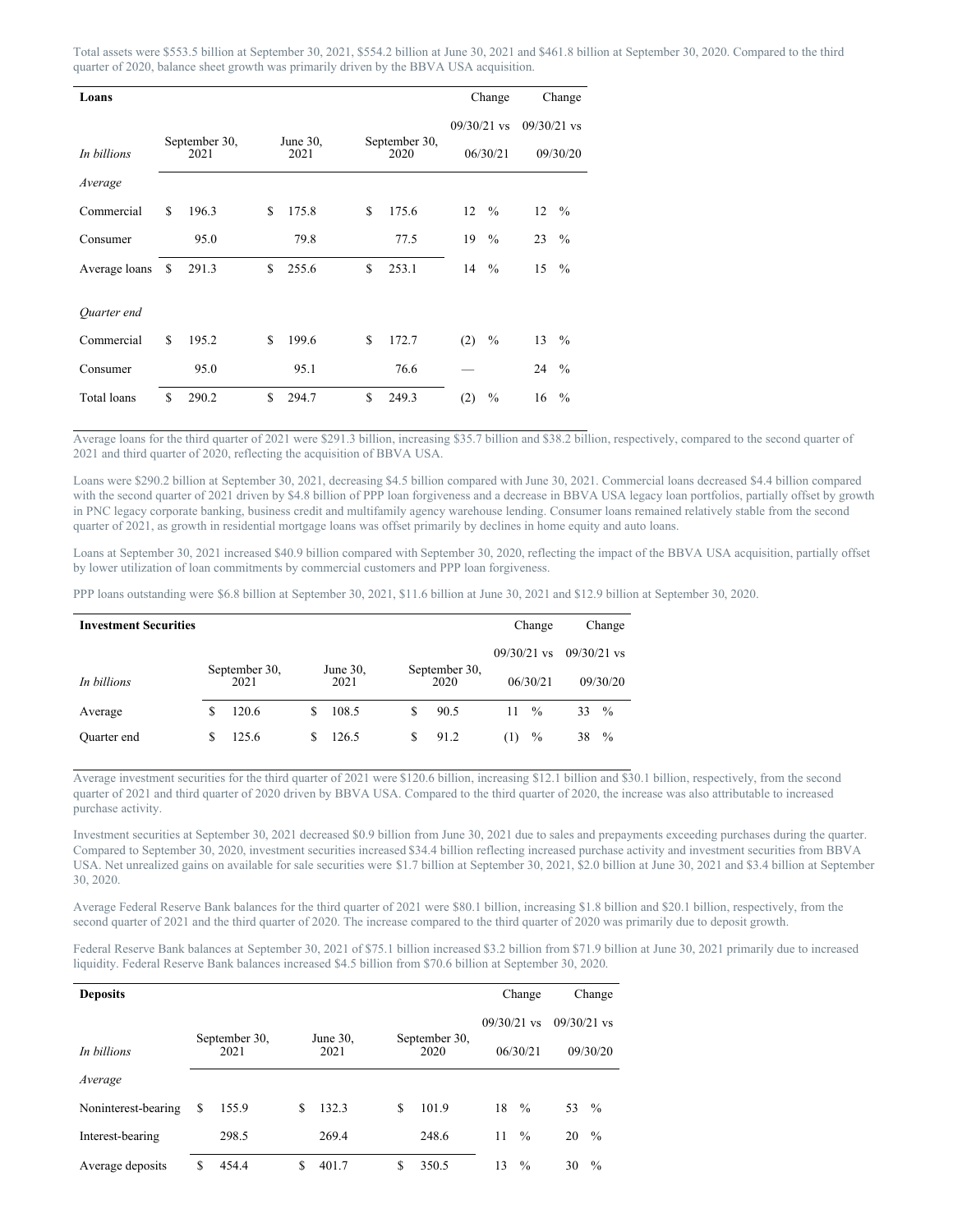### *Quarter end*

| Noninterest-bearing | 156.3 | 154.2 |  | 107.3 |     | $\frac{0}{0}$ | 46  | $\frac{0}{0}$ |
|---------------------|-------|-------|--|-------|-----|---------------|-----|---------------|
| Interest-bearing    | 292.6 | 298.7 |  | 247.8 | (2) | $\frac{0}{0}$ | 18. | $\frac{0}{0}$ |
| Total deposits      | 448.9 | 452.9 |  | 355.1 | (1) | $\frac{0}{0}$ | 26  | $\frac{0}{0}$ |

Average deposits for the third quarter of 2021 were \$454.4 billion, increasing \$52.7 billion and \$103.9 billion, respectively, compared with the second quarter of 2021 and third quarter of 2020 reflecting the acquisition of BBVA USA.

Deposits at September 30, 2021 decreased \$4.0 billion compared with June 30, 2021 due to BBVA USA legacy commercial deposit outflows reflecting the impact of strategic repricing decisions, partially offset by growth in PNC legacy deposits. Compared to September 30, 2020, deposits increased \$93.8 billion, reflecting deposits from BBVA USA and overall growth in commercial and consumer liquidity.

| <b>Borrowed Funds</b> |   |                       |    |                  |   |                       |               | Change        |               | Change   |
|-----------------------|---|-----------------------|----|------------------|---|-----------------------|---------------|---------------|---------------|----------|
|                       |   |                       |    |                  |   |                       | $09/30/21$ vs |               | $09/30/21$ vs |          |
| In billions           |   | September 30,<br>2021 |    | June 30,<br>2021 |   | September 30,<br>2020 |               | 06/30/21      |               | 09/30/20 |
| Average               | S | 34.4                  | S. | 34.1             | S | 43.3                  |               | $\frac{0}{0}$ | (21)          | $\%$     |
| Quarter end           | S | 33.5                  |    | 34.8             | S | 42.1                  | (4)           | $\%$          | (20)          | $\%$     |

Average borrowed funds for the third quarter of 2021 were \$34.4 billion, increasing \$0.3 billion compared with the second quarter of 2021. Compared with the third quarter of 2020, average borrowed funds decreased \$8.9 billion reflecting the use of excess liquidity.

Borrowed funds at September 30, 2021 decreased \$1.3 billion and \$8.6 billion compared with June 30, 2021 and September 30, 2020, respectively. In both comparisons the reduction reflected the use of excess liquidity.

| Capital                                                        | September 30,<br>2021 |               | * |    | June $30$ .<br>2021 |               | September 30,<br>2020 |               |
|----------------------------------------------------------------|-----------------------|---------------|---|----|---------------------|---------------|-----------------------|---------------|
| Common shareholders' equity<br>In billions                     | 51.3                  |               |   | S. | 51.1                |               | 49.8                  |               |
| Basel III common equity Tier 1 capital ratio                   | $10.2 \frac{9}{6}$    |               |   |    | 10.1                | $\frac{0}{0}$ | $11.7 \t%$            |               |
| Basel III common equity Tier 1 fully implemented capital ratio | 10.0                  | $\frac{0}{2}$ |   |    | 9.9                 | $\frac{0}{0}$ | 113                   | $\frac{0}{2}$ |

*\* Ratios estimated*

PNC maintained a strong capital position. Common shareholders' equity at September 30, 2021 increased \$0.2 billion from June 30, 2021 as third quarter net income was substantially offset by dividends, share repurchases and lower accumulated other comprehensive income reflecting the impact of higher rates on net unrealized securities gains.

In the third quarter of 2021, PNC returned \$0.9 billion of capital to shareholders through \$0.5 billion of dividends on common shares and \$0.4 billion of common share repurchases representing 2.1 million shares. Repurchases were made under the share repurchase programs of up to \$2.9 billion for the fourquarter period beginning in the third quarter of 2021.

On October 1, 2021, the PNC board of directors declared a quarterly cash dividend on common stock of \$1.25 per share payable on November 5, 2021.

For information regarding PNC's Basel III capital ratios, see Capital Ratios in the Consolidated Financial Highlights. PNC elected a five-year transition provision effective March 31, 2020 to delay for two years the full impact of the Current Expected Credit Losses (CECL) standard on regulatory capital, followed by a three-year transition period. The fully implemented ratios reflect the full impact of CECL and exclude the benefits of this transition provision.

# **CREDIT QUALITY REVIEW**

| <b>Credit Quality</b>                      |                                               |       |    |       |    |       |    | Change |               | Change      |               |
|--------------------------------------------|-----------------------------------------------|-------|----|-------|----|-------|----|--------|---------------|-------------|---------------|
|                                            | September 30,<br>June $30$ ,<br>September 30, |       |    |       |    |       |    |        | 3021 vs       | 3021 vs     |               |
| In millions                                | 2021                                          |       |    | 2021  |    | 2020  |    |        | 2Q21          |             | 3Q20          |
| Provision for (recapture of) credit losses | \$                                            | (203) | \$ | 302   | \$ | 52    | \$ | (505)  |               | \$<br>(255) |               |
| Net loan charge-offs                       | \$                                            | 81    | \$ | 306   | \$ | 155   |    | (74)   | $\%$          | $(48)$ %    |               |
| Allowance for credit losses                | \$                                            | 6,001 | \$ | 6,375 | \$ | 6,440 |    | (6)    | $\frac{0}{0}$ | (7)         | $\%$          |
| Accruing loans past due 90 days or more    | \$                                            | 492   | \$ | 527   | \$ | 448   |    | (7)    | $\%$          | 10          | $\frac{0}{0}$ |
| Nonperforming loans                        | \$                                            | 2,528 | \$ | 2,779 | \$ | 2,085 |    | (9)    | $\%$          | 21          | $\frac{0}{0}$ |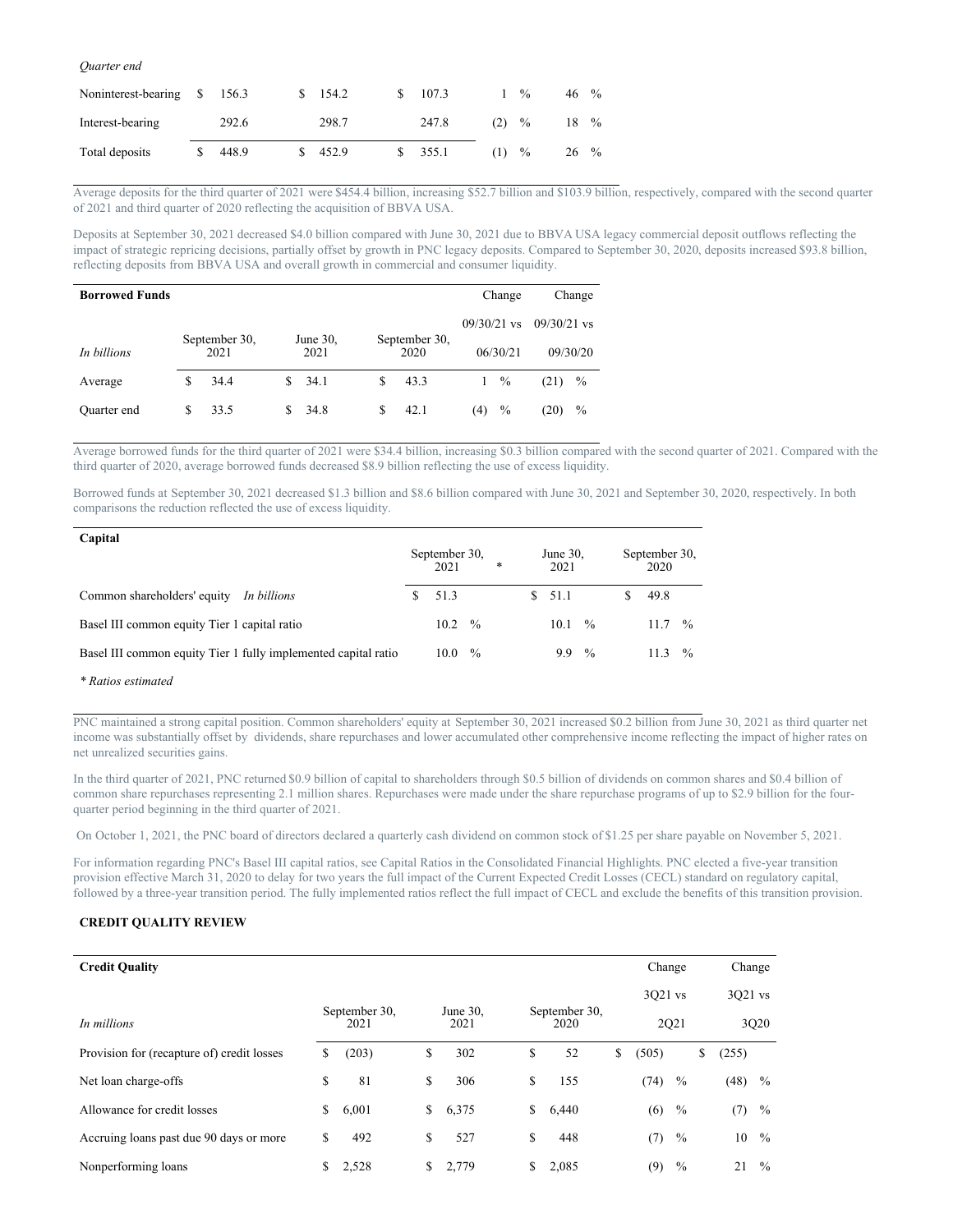| Net charge-offs to average loans (annualized) | 0.11 | $\frac{0}{0}$ | 0.48              | $\frac{0}{0}$ | 0.24               | $\frac{0}{0}$ |
|-----------------------------------------------|------|---------------|-------------------|---------------|--------------------|---------------|
| Allowance for credit losses to total loans    | 2.07 | $\frac{0}{0}$ | $2.16\frac{9}{6}$ |               | $2.58 \frac{6}{6}$ |               |
| Nonperforming loans to total loans            | 0.87 | $\frac{0}{0}$ | 0.94              | $\frac{0}{0}$ | 0.84               | $\frac{0}{0}$ |

The third quarter of 2021 included a provision recapture of \$203 million, reflecting continued improvements in credit quality and changes in portfolio composition. The second quarter included a provision for credit losses of \$302 million, primarily driven by the establishment of an initial provision for credit losses related to the BBVA USA acquisition.

Net loan charge-offs were \$81 million in the third quarter of 2021, decreasing \$225 million and \$74 million from the second quarter of 2021 and third quarter of 2020, respectively. The second quarter of 2021 included net loan charge-offs of \$248 million primarily related to the purchase accounting treatment for certain loans that were previously charged-off by BBVA USA. For the third quarter of 2021, commercial and consumer net loan charge-offs were \$21 million and \$60 million, respectively.

The allowance for credit losses was \$6.0 billion at September 30, 2021 and \$6.4 billion at both June 30, 2021 and September 30, 2020. The allowance for credit losses as a percentage of total loans was 2.07% at September 30, 2021, 2.16% at June 30, 2021 and 2.58% at September 30, 2020.

Nonperforming loans at September 30, 2021 of \$2.5 billion decreased \$251 million compared to June 30, 2021, primarily due to lower nonperforming loans in the commercial real estate and commercial and industrial portfolios. Nonperforming loans increased \$443 million compared to September 30, 2020, primarily due to nonperforming loans acquired in the BBVA USA acquisition.

Overall delinquencies at September 30, 2021 of \$1.4 billion, increased \$106 million compared to June 30, 2021 and \$158 million compared to September 30, 2020. In both comparisons, the increase was largely due to commercial loans past due 30 to 59 days primarily reflecting operational delays. Under the CARES Act credit reporting rules and guidance from regulatory agencies, certain loans modified due to pandemic-related hardships were considered current during their modification period and not reported as past due.

# **BUSINESS SEGMENT RESULTS**

| <b>Business Segment Income</b>               |             |             |    |       |
|----------------------------------------------|-------------|-------------|----|-------|
| In millions                                  | 3Q21        | 2Q21        |    | 3Q20  |
| Retail Banking                               | \$<br>447   | \$<br>232   | \$ | 530   |
| Corporate & Institutional Banking            | 1,123       | 809         |    | 670   |
| <b>Asset Management Group</b>                | 114         | 87          |    | 91    |
| Other                                        | (210)       | (37)        |    | 228   |
| Net income excluding noncontrolling interest | \$<br>1,474 | \$<br>1,091 | S  | 1,519 |

*See accompanying notes in Consolidated Financial Highlights*

| <b>Retail Banking</b>                      |             |             |             | Change      | Change     |
|--------------------------------------------|-------------|-------------|-------------|-------------|------------|
|                                            |             |             |             | 3Q21 vs     | 3Q21 vs    |
| In millions                                | 3Q21        | 2Q21        | 3Q20        | 2Q21        | 3Q20       |
| Net interest income                        | \$<br>1,713 | \$<br>1,497 | \$<br>1,383 | \$<br>216   | \$<br>330  |
| Noninterest income                         | \$<br>662   | \$<br>706   | \$<br>673   | \$<br>(44)  | \$<br>(11) |
| Provision for (recapture of) credit losses | \$<br>(113) | \$<br>214   | \$<br>(157) | \$<br>(327) | \$<br>44   |
| Noninterest expense                        | \$<br>1,889 | \$<br>1,677 | \$<br>1,512 | \$<br>212   | \$<br>377  |
| Earnings                                   | \$<br>447   | \$<br>232   | \$<br>530   | \$<br>215   | \$<br>(83) |
| In billions<br>Average                     |             |             |             |             |            |
| Loans                                      | \$<br>99.1  | \$<br>84.3  | \$<br>81.8  | \$<br>14.8  | \$<br>17.3 |
| Deposits                                   | \$<br>262.0 | \$<br>233.2 | \$<br>197.9 | \$<br>28.8  | \$<br>64.1 |
| Quarter end                                |             |             |             |             |            |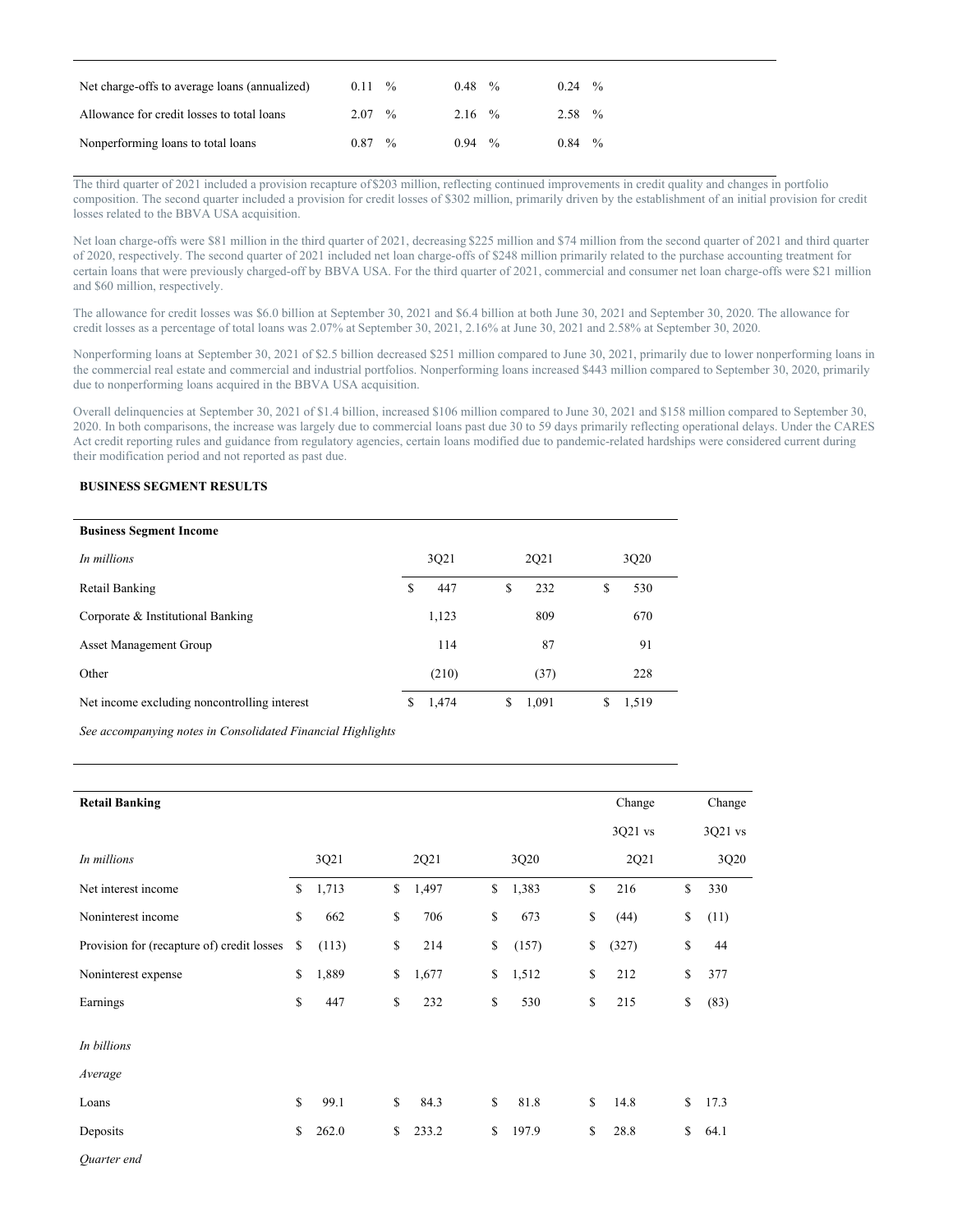| Loans                       | $\frac{1}{2}$ 97.3 |    | \$100.7 | S.           | 80.7    | S.           | (3.4)                   | S. | 16.6 |
|-----------------------------|--------------------|----|---------|--------------|---------|--------------|-------------------------|----|------|
| Deposits                    | \$261.7            |    | \$260.8 |              | \$198.7 | S.           | 0.9                     | S. | 63.0 |
| Net charge offs In millions | \$<br>82           | S. | 79      | $\mathbb{S}$ | 125     | <sup>S</sup> | $\overline{\mathbf{3}}$ | S. | (43) |

### **Retail Banking Highlights**

*Third quarter 2021 compared with second quarter 2021*

Earnings increased 93%, due to the full quarter benefit of BBVAUSA and a provision recapture, partially offset by lower noninterest income. Noninterest income decreased 6%, primarily due to a negative fair value adjustment of \$169 million related to the Visa Class B derivative, partially offset by the full quarter benefit of BBVA USA and higher residential mortgage revenue. The second quarter of 2021 included a negative Visa Class B derivative fair value adjustment of \$13 million.

Provision recapture of \$113 million at September 30, 2021 reflected changes in portfolio composition and continued improvements in credit quality. The second quarter included a provision for credit losses of \$214 million, primarily related to the acquisition of BBVA USA.

- Noninterest expense increased 13%, driven by the full quarter impact of BBVA USA related operating expenses and increased marketing activity.
- Average loans and deposits increased 18% and 12%, respectively, reflecting the full quarter benefit of BBVAUSA. Period-end loans decreased 3%, driven by PPP loan forgiveness as well as lower home equity and auto loans, partially offset by higher residential mortgage loans.
	- Period-end deposits increased modestly driven by growth in demand and savings deposits.

*Third quarter 2021 compared with third quarter 2020*

- Earnings decreased 16% and included the benefit of BBVA USA.
	- Noninterest income declined 2%, primarily due to a negative Visa Class B derivative fair value adjustment, partially offset by higher consumer services fees and service charges on deposits, reflecting the addition of BBVA USA customers.

Noninterest expense increased 25%, driven by operating expenses related to BBVA USA and increased marketing activity.

Average and period-end loans both increased 21%. Average and period-end deposits both increased 32%. In all comparisons, the increase reflected the impact of the BBVA USA acquisition.

| <b>Corporate &amp; Institutional Banking</b> |             |              |       |              |       | Change      | Change      |
|----------------------------------------------|-------------|--------------|-------|--------------|-------|-------------|-------------|
|                                              |             |              |       |              |       | 3Q21 vs     | 3Q21 vs     |
| In millions                                  | 3Q21        |              | 2Q21  |              | 3Q20  | 2Q21        | 3Q20        |
| Net interest income                          | \$<br>1,250 | \$           | 1,092 | \$           | 1,025 | \$<br>158   | \$<br>225   |
| Noninterest income                           | \$<br>1,056 | $\mathbb{S}$ | 867   | \$           | 723   | \$<br>189   | \$<br>333   |
| Provision for (recapture of) credit losses   | \$<br>(99)  | \$           | 104   | \$           | 211   | \$<br>(203) | \$<br>(310) |
| Noninterest expense                          | \$<br>980   | \$           | 813   | \$           | 663   | \$<br>167   | \$<br>317   |
| Earnings                                     | \$<br>1,123 | \$           | 809   | \$           | 670   | \$<br>314   | \$<br>453   |
| In billions<br>Average                       |             |              |       |              |       |             |             |
| Loans                                        | \$<br>175.8 | \$           | 157.7 | \$           | 159.5 | \$<br>18.1  | \$<br>16.3  |
| Deposits                                     | \$<br>163.1 | \$           | 145.0 | \$           | 133.1 | \$<br>18.1  | \$<br>30.0  |
| Quarter end                                  |             |              |       |              |       |             |             |
| Loans                                        | \$<br>176.4 | \$           | 177.5 | \$           | 156.6 | \$<br>(1.1) | \$<br>19.8  |
| Deposits                                     | \$<br>157.8 | \$           | 164.1 | \$           | 137.3 | \$<br>(6.3) | \$<br>20.5  |
| Net charge-offs In millions                  | \$<br>13    | \$           | 233   | $\mathbb{S}$ | 32    | \$<br>(220) | \$<br>(19)  |

**Corporate & Institutional Banking Highlights**

*Third quarter 2021 compared with second quarter 2021*

Earnings increased 39%, including the full quarter benefit of BBVAUSA, record merger and acquisition advisory fees and a provision recapture.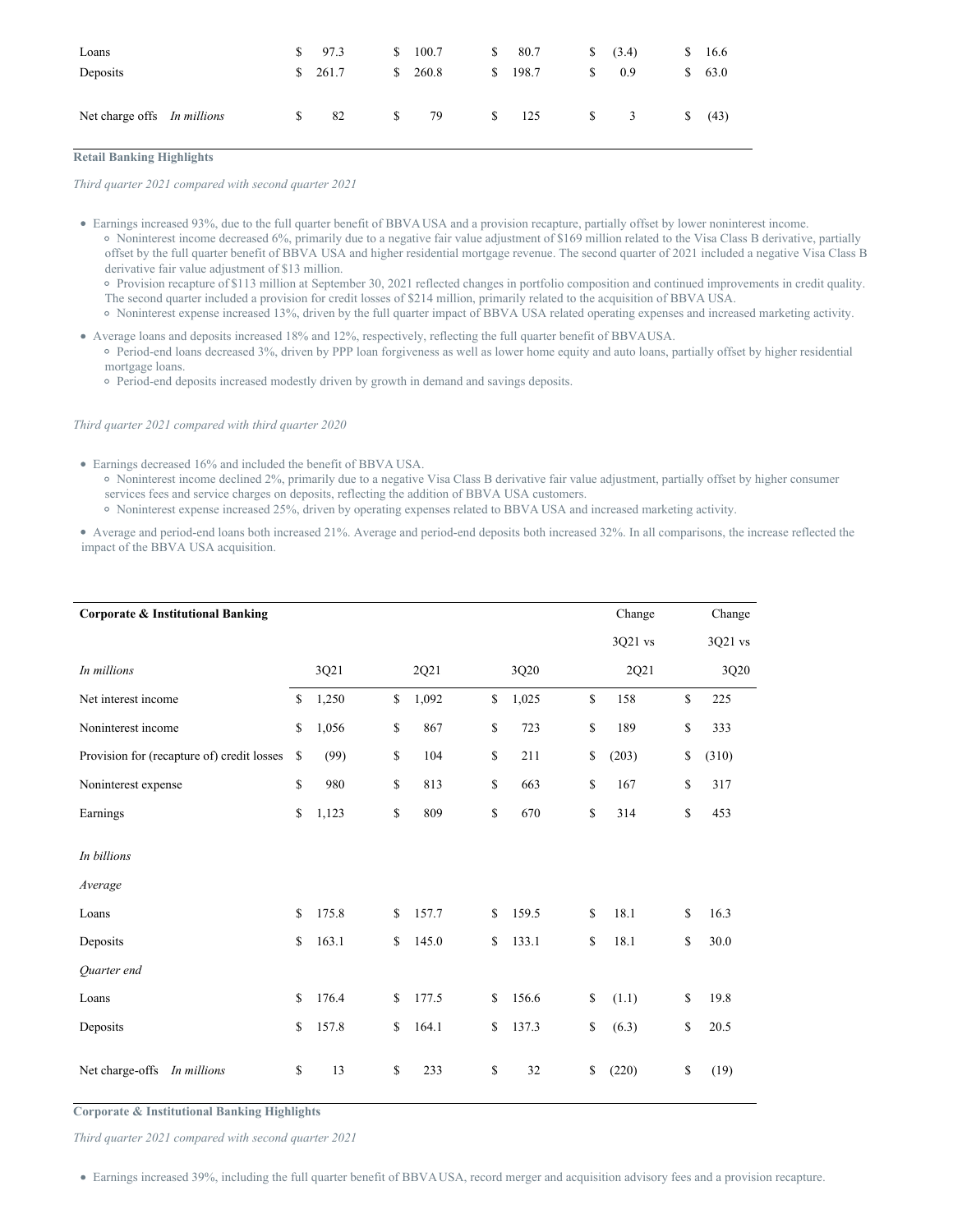Noninterest income increased 22%, primarily due to record merger and acquisition advisory fees and increased treasury management product revenue.

Provision recapture of \$99 million at September 30, 2021 reflected continued improvements in credit quality. The second quarter included a provision for credit losses of \$104 million, primarily related to the acquisition of BBVA USA.

Noninterest expense increased 21%, due to the full quarter impact of BBVA USA operating expenses and higher variable costs as a result of elevated business activity.

Average loans and deposits increased 11% and 12%, respectively, reflecting the full quarter benefit of BBVAUSA.

Period-end loans decreased 1%, driven by a decline in BBVA USA legacy loan portfolios and PPP loan forgiveness, partially offset by growth in PNC legacy corporate banking, business credit and multifamily agency warehouse lending.

Period-end deposits decreased 4%, due to BBVAUSA legacy deposit outflows reflecting the impact of strategic repricing decisions, partially offset by growth in PNC legacy deposits.

# *Third quarter 2021 compared with third quarter 2020*

- Earnings increased 68%, and included record merger and acquisition advisory fees, the benefit of BBVA USA and a provision recapture.
	- Noninterest income increased 46%, driven by record merger and acquisition advisory fees and increased treasury management product revenue. Noninterest expense increased 48%, reflecting operating expenses related to BBVA USA and higher variable costs as a result of elevated business activity.
- Average loans increased 10%, and included the acquisition of BBVA USA.

Period-end loans increased 13%, reflecting the acquisition of BBVA USA and growth in PNC's business credit business, partially offset by PPP loan forgiveness and declines in PNC's real estate and corporate banking businesses.

Average and period-end deposits increased 23% and 15%, respectively, primarily due to the acquisition of BBVAUSA.

| <b>Asset Management Group</b>                       |               |      |                      |                    | Change     |              | Change  |
|-----------------------------------------------------|---------------|------|----------------------|--------------------|------------|--------------|---------|
|                                                     |               |      |                      |                    | 3Q21 vs    |              | 3Q21 vs |
| In millions                                         |               | 3Q21 | 2Q21                 | 3Q20               | 2Q21       |              | 3Q20    |
| Net interest income                                 | \$            | 141  | \$<br>112            | \$<br>89           | \$<br>29   | \$           | 52      |
| Noninterest income                                  | \$            | 256  | \$<br>244            | \$<br>221          | \$<br>12   | \$           | 35      |
| Provision for (recapture of) credit losses          | \$            | (6)  | \$<br>23             | \$<br>(19)         | \$<br>(29) | \$           | 13      |
| Noninterest expense                                 | \$            | 255  | \$<br>219            | \$<br>211          | \$<br>36   | \$           | 44      |
| Earnings                                            | \$            | 114  | \$<br>87             | \$<br>91           | \$<br>27   | \$           | 23      |
| In billions                                         |               |      |                      |                    |            |              |         |
| Discretionary client assets under management        | S             | 183  | \$<br>183            | \$<br>158          |            | \$           | 25      |
| Nondiscretionary client assets under administration | <sup>\$</sup> | 170  | \$<br>172            | \$<br>142          | \$<br>(2)  | \$           | 28      |
| Client assets under administration at quarter end   | \$            | 353  | \$<br>355            | \$<br>300          | \$<br>(2)  | \$           | 53      |
| Brokerage client account assets                     | \$            | 5    | \$<br>5              |                    | \$         | \$           | 5       |
| In billions                                         |               |      |                      |                    |            |              |         |
| Average                                             |               |      |                      |                    |            |              |         |
| Loans                                               | \$            | 13.0 | \$<br>10.0           | \$<br>7.9          | \$<br>3.0  | $\mathbb{S}$ | 5.1     |
| Deposits                                            | \$            | 29.3 | \$<br>23.4           | \$<br>19.1         | \$<br>5.9  | \$           | 10.2    |
| Quarter end                                         |               |      |                      |                    |            |              |         |
| Loans                                               | \$            | 13.1 | \$<br>12.9           | \$<br>8.1          | \$<br>0.2  | \$           | 5.0     |
| Deposits                                            | \$            | 29.3 | \$<br>28.7           | \$<br>18.8         | \$<br>0.6  | \$           | 10.5    |
| Net charge-offs (recoveries)<br>In millions         | \$            | (1)  | \$<br>$\mathfrak{2}$ | \$<br>$\mathbf{1}$ | \$<br>(3)  | \$           | (2)     |

**Asset Management Group Highlights**

*Third quarter 2021 compared with second quarter 2021*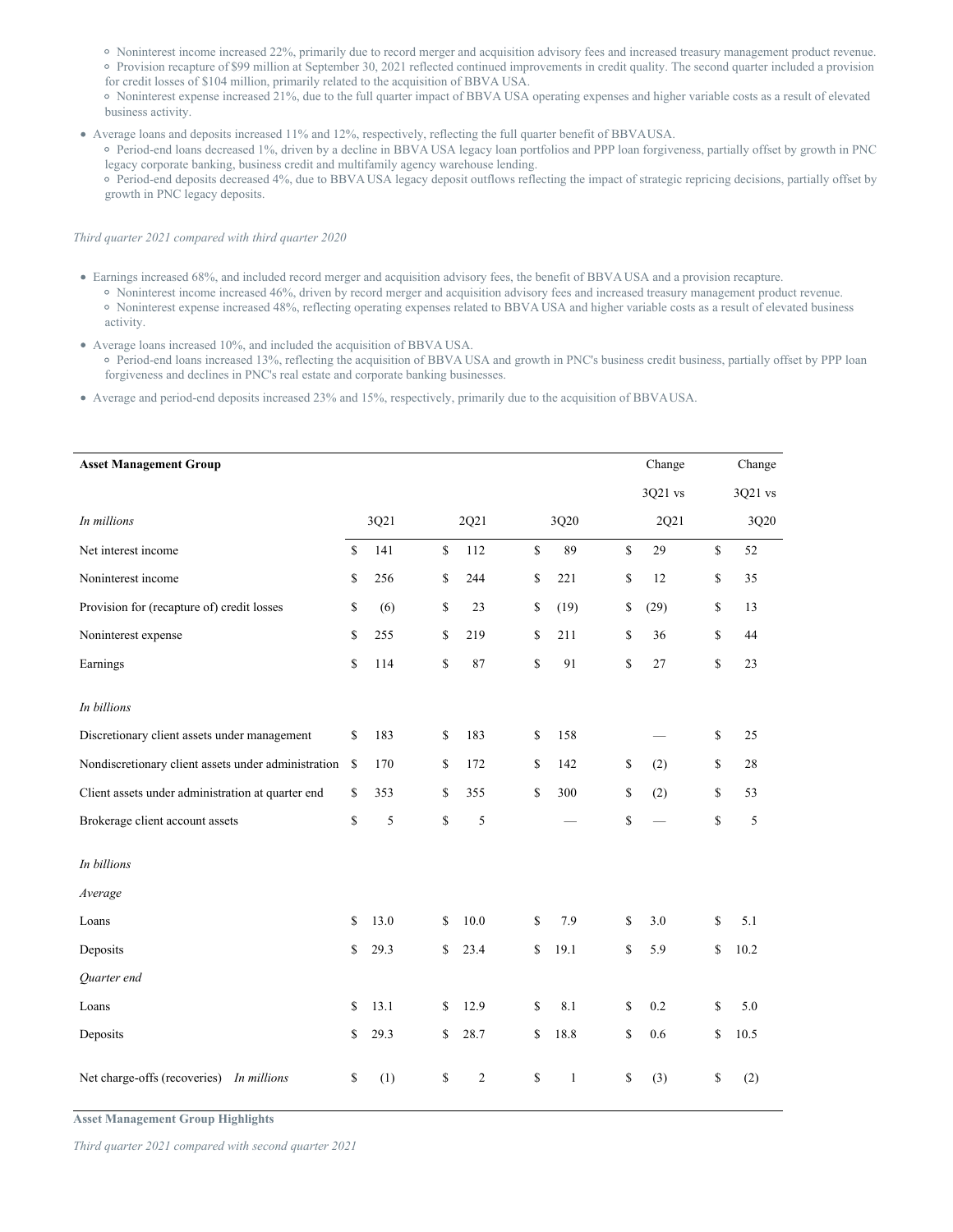Earnings increased 31%, and included the full quarter benefit of BBVAUSA.

- Noninterest income increased 5%, due to the full quarter benefit of BBVAUSA and higher average equity markets.
- Noninterest expense increased 16%, due to the full quarter impact of BBVA USA related operating expenses and higher operational loss reserves.
- Discretionary client assets under management remained consistent with the prior quarter.
- Average loans and deposits increased 30% and 25%, respectively, reflecting the full quarter benefit of BBVAUSA.

*Third quarter 2021 compared with third quarter 2020*

- Earnings increased 25%, primarily due to the impact of BBVA USA and higher average equity markets.
	- Noninterest income increased 16%, driven by higher average equity markets and the benefit of BBVA USA.
	- Noninterest expense increased 21%, due to the impact of operating expenses related to BBVA USA and higher operational loss reserves.
- Discretionary client assets under management increased 16%, primarily driven by higher spot equity markets.
- Average loans and deposits increased 65% and 53%, respectively, reflecting the acquisition of BBVAUSA.

### **Other**

The "Other" category, for the purposes of this release, includes residual activities that do not meet the criteria for disclosure as a separate reportable business, such as asset and liability management activities including net securities gains or losses, other-than-temporary impairment of investment securities, certain trading activities, certain runoff consumer loan portfolios, private equity investments, intercompany eliminations, certain corporate overhead, tax adjustments that are not allocated to business segments, exited businesses, and differences between business segment performance reporting and financial statement reporting under generally accepted accounting principles.

# **CONFERENCE CALL AND SUPPLEMENTAL FINANCIAL INFORMATION**

PNC Chairman, President and Chief Executive Officer William S. Demchak and Executive Vice President and Chief Financial Officer Robert Q. Reilly will hold a conference call for investors today at 9:00 a.m. Eastern Time regarding the topics addressed in this news release and the related financial supplement. Dial-in numbers for the conference call are (877) 272-3568 and (312) 429-1278 (international) and Internet access to the live audio listen-only webcast of the call is available at **[www.pnc.com/investorevents](http://www.pnc.com/investorevents)**. PNC's third quarter 2021 earnings release, related financial supplement, and presentation slides to accompany the conference call remarks will be available at **[www.pnc.com/investorevents](http://www.pnc.com/investorevents)** prior to the beginning of the call. A telephone replay of the call will be available for one week at (800) 633-8284 and (402) 977-9140 (international), conference ID 21997580 and a replay of the audio webcast will be available on PNC's website for 30 days.

The PNC Financial Services Group, Inc. is one of the largest diversified financial services institutions in the United States, organized around its customers and communities for strong relationships and local delivery of retail and business banking including a full range of lending products; specialized services for corporations and government entities, including corporate banking, real estate finance and asset-based lending; wealth management and asset management. For information about PNC, visit [www.pnc.com](http://www.pnc.com).

# [TABULAR MATERIAL FOLLOWS]

# **The PNC Financial Services Group, Inc. Consolidated Financial Highlights** (Unaudited)

# **FINANCIAL RESULTS** Three months ended Nine months ended Nine months ended *Dollars in millions, except per share data* September 30 June 30 September 30 September 30 September 30 2021 2021 2020 2021 2020 Revenue Net interest income  $\begin{array}{ccccccccccccc}\n\text{Set} & & & & \text{S} & 2,856 \\
\text{Set} & & & & \text{S} & 2,581 \\
\text{Set} & & & & \text{S} & 2,484 \\
\text{Set} & & & & \text{S} & 7,785 \\
\text{Set} & & & & \text{S} & 7,522\n\end{array}$ Noninterest income 2,341 2,086 1,797 1 6,299 5,171 Total revenue 12,693 and the state of the state of the state of the state of the state of the state of the state of the state of the state of the state of the state of the state of the state of the state of the state of th Provision for (recapture of) credit losses (203) 302 52 (452) 3,429 Noninterest expense 2,589 3,587 3,050 2,531 9,211 7,589 Income from continuing operations before income taxes and noncontrolling interests <br>\$ 1,813 \$ 1,315 \$ 1,698 \$ 5,325 \$ 1,675 Income taxes from continuing operations 323 212 166 906 128 Net income from continuing operations \$ 1,490 \$ 1,103 \$ 1,532 \$ 4,419 \$ 1,547 Income from discontinued operations before taxes  $\frac{1}{2}$  5,777 Income taxes from discontinued operations 1,222 Net income from discontinued operations  $\qquad$  4,555 Net income 5 1,490 \$ 1,103 \$ 1,532 \$ 4,419 \$ 6,102

Less: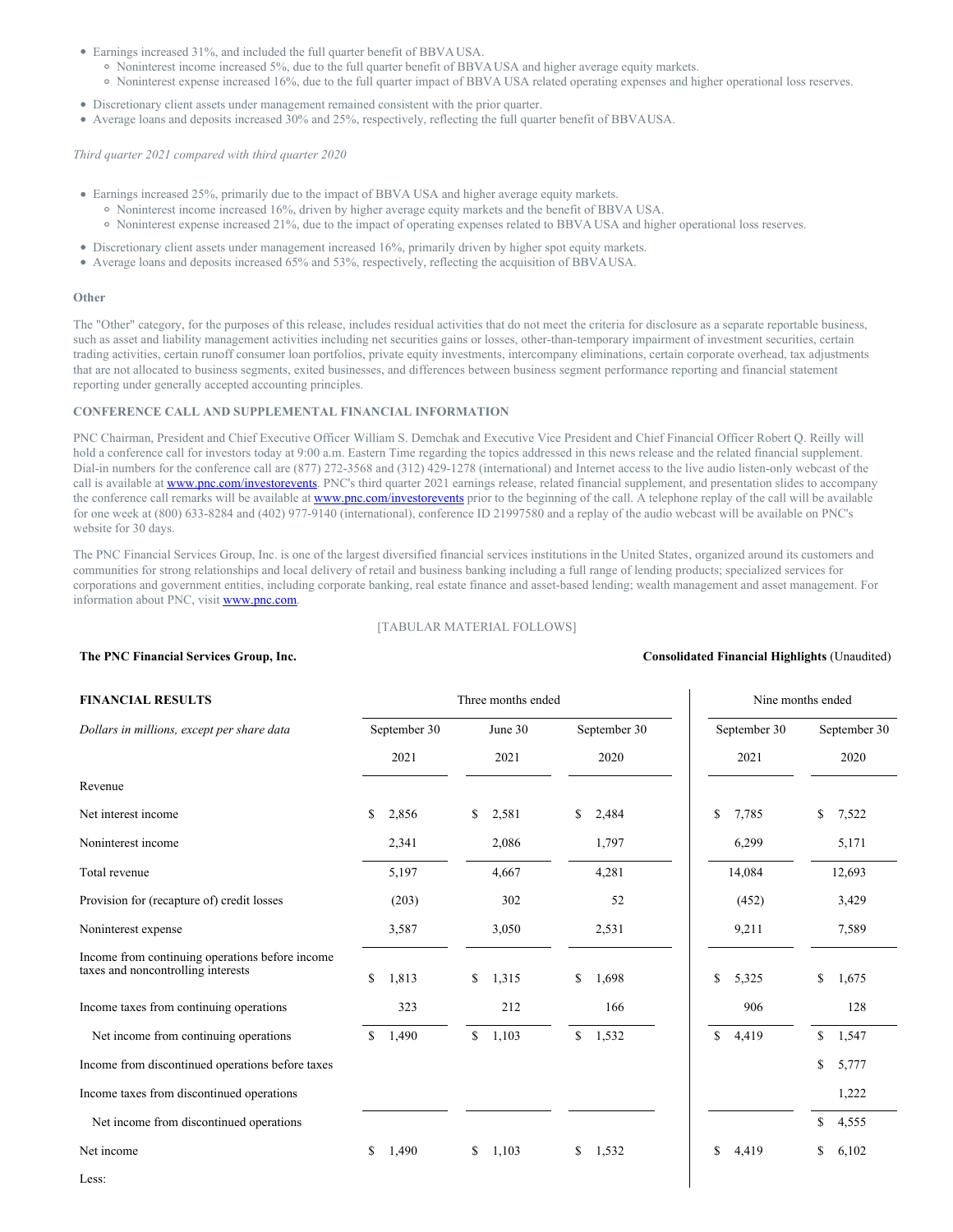| Net income attributable to noncontrolling interests |     | 16                    |    | 12                    | 13                   |    | 38                    |               | 27                   |  |
|-----------------------------------------------------|-----|-----------------------|----|-----------------------|----------------------|----|-----------------------|---------------|----------------------|--|
| Preferred stock dividends (a)                       |     | 57                    |    | 48                    | 63                   |    | 162                   |               | 181                  |  |
| Preferred stock discount accretion and redemptions  |     | 1                     |    |                       | 1                    |    | 3                     |               | 3                    |  |
| Net income attributable to common shareholders      | \$  | 1,416                 | \$ | 1,042                 | \$<br>1,455          | \$ | 4,216                 | \$            | 5,891                |  |
| <b>Per Common Share</b>                             |     |                       |    |                       |                      |    |                       |               |                      |  |
| Basic earnings from continuing operations           | S.  | 3.31                  | \$ | 2.43                  | \$<br>3.40           | \$ | 9.84                  | <sup>\$</sup> | 3.11                 |  |
| Basic earnings from discontinued operations         |     |                       |    |                       |                      |    |                       |               | 10.61                |  |
| Total basic earnings                                | \$. | 3.31                  | \$ | 2.43                  | \$<br>3.40           | \$ | 9.84                  | \$            | 13.73                |  |
| Diluted earnings from continuing operations         | \$. | 3.30                  | \$ | 2.43                  | \$<br>3.39           | \$ | 9.83                  | \$            | 3.11                 |  |
| Diluted earnings from discontinued operations       |     |                       |    |                       |                      |    |                       |               | 10.59                |  |
| Total diluted earnings                              | \$  | 3.30                  | \$ | 2.43                  | \$<br>3.39           | \$ | 9.83                  | \$            | 13.70                |  |
| Cash dividends declared per common share            | \$  | 1.25                  | \$ | 1.25                  | \$<br>1.15           | \$ | 3.65                  | \$            | 3.45                 |  |
| Effective tax rate from continuing operations (b)   |     | $\frac{0}{0}$<br>17.8 |    | $\frac{0}{0}$<br>16.1 | 9.8<br>$\frac{0}{0}$ |    | 17.0<br>$\frac{0}{0}$ |               | $\frac{0}{0}$<br>7.6 |  |
|                                                     |     |                       |    |                       |                      |    |                       |               |                      |  |

(a) Dividends are payable quarterly other than Series R and Series S preferred stock, which are payable semiannually. On September 13, 2021, PNC issued 1,500,000 depositary shares of Series T preferred stock with a \$1 par value. Beginning on December 15, dividends will be paid on the Series T on a quarterly basis (March 15, June 15, September 15 and December 15 of each year).

(b) The effective income tax rates are generally lower than the statutory rate due to the relationship of pretax income to tax credits and earnings that are not subject to tax.

# **The PNC Financial Services Group, Inc. Consolidated Financial Highlights** (Unaudited)

|                                                                             | Three months ended |              |               |    |         |               |              |              |               |    | Nine months ended |               |    |              |               |
|-----------------------------------------------------------------------------|--------------------|--------------|---------------|----|---------|---------------|--------------|--------------|---------------|----|-------------------|---------------|----|--------------|---------------|
|                                                                             |                    | September 30 |               |    | June 30 |               |              | September 30 |               |    | September 30      |               |    | September 30 |               |
|                                                                             |                    | 2021         |               |    | 2021    |               |              | 2020         |               |    | 2021              |               |    | 2020         |               |
| PERFORMANCE RATIOS                                                          |                    |              |               |    |         |               |              |              |               |    |                   |               |    |              |               |
| Net interest margin (a)                                                     |                    | 2.27         | $\frac{0}{0}$ |    | 2.29    | $\frac{0}{0}$ |              | 2.39         | $\frac{0}{0}$ |    | 2.28              | $\frac{0}{0}$ |    | 2.57 %       |               |
| Noninterest income to total revenue                                         |                    | 45           | $\frac{0}{0}$ |    | 45      | $\frac{0}{0}$ |              | 42           | $\frac{0}{0}$ |    | 45                | $\frac{0}{0}$ |    | 41           | $\%$          |
| Efficiency (b)                                                              |                    | 69           | $\frac{0}{0}$ |    | 65      | $\frac{0}{0}$ |              | 59           | $\frac{0}{0}$ |    | 65                | $\frac{0}{0}$ |    | 60           | $\frac{0}{0}$ |
| Return on:                                                                  |                    |              |               |    |         |               |              |              |               |    |                   |               |    |              |               |
| Average common shareholders' equity                                         |                    | 10.95        | $\frac{0}{0}$ |    | 8.32    | $\frac{0}{0}$ |              | 11.76        | $^{0}/_{0}$   |    | 11.17             | $\frac{0}{0}$ |    | 16.57 %      |               |
| Average assets                                                              |                    | 1.06         | $\frac{0}{0}$ |    | 0.88    | $\frac{0}{0}$ |              | 1.32         | $\frac{0}{0}$ |    | $1.16\,%$         |               |    | 1.83         | $\frac{0}{0}$ |
| <b>BUSINESS SEGMENT NET INCOME (LOSS) (c)</b>                               |                    |              |               |    |         |               |              |              |               |    |                   |               |    |              |               |
| In millions                                                                 |                    |              |               |    |         |               |              |              |               |    |                   |               |    |              |               |
| Retail Banking                                                              | \$                 | 447          |               | \$ | 232     |               | $\mathbb{S}$ | 530          |               | \$ | 1,286             |               | \$ | 508          |               |
| Corporate & Institutional Banking                                           |                    | 1,123        |               |    | 809     |               |              | 670          |               |    | 2,990             |               |    | 682          |               |
| Asset Management Group                                                      |                    | 114          |               |    | 87      |               |              | 91           |               |    | 300               |               |    | 173          |               |
| Other $(d)$                                                                 |                    | (210)        |               |    | (37)    |               |              | 228          |               |    | (195)             |               |    | 157          |               |
| Net income from continuing operations excluding<br>noncontrolling interests | \$                 | 1,474        |               | \$ | 1,091   |               | \$           | 1,519        |               | \$ | 4,381             |               | \$ | 1,520        |               |

(a) Net interest margin is the total yield on interest-earning assets minus the total rate on interest-bearing liabilities and includes the benefit from use of noninterest-bearing sources. To provide more meaningful comparisons of net interest margins, we use net interest income on a taxable-equivalent basis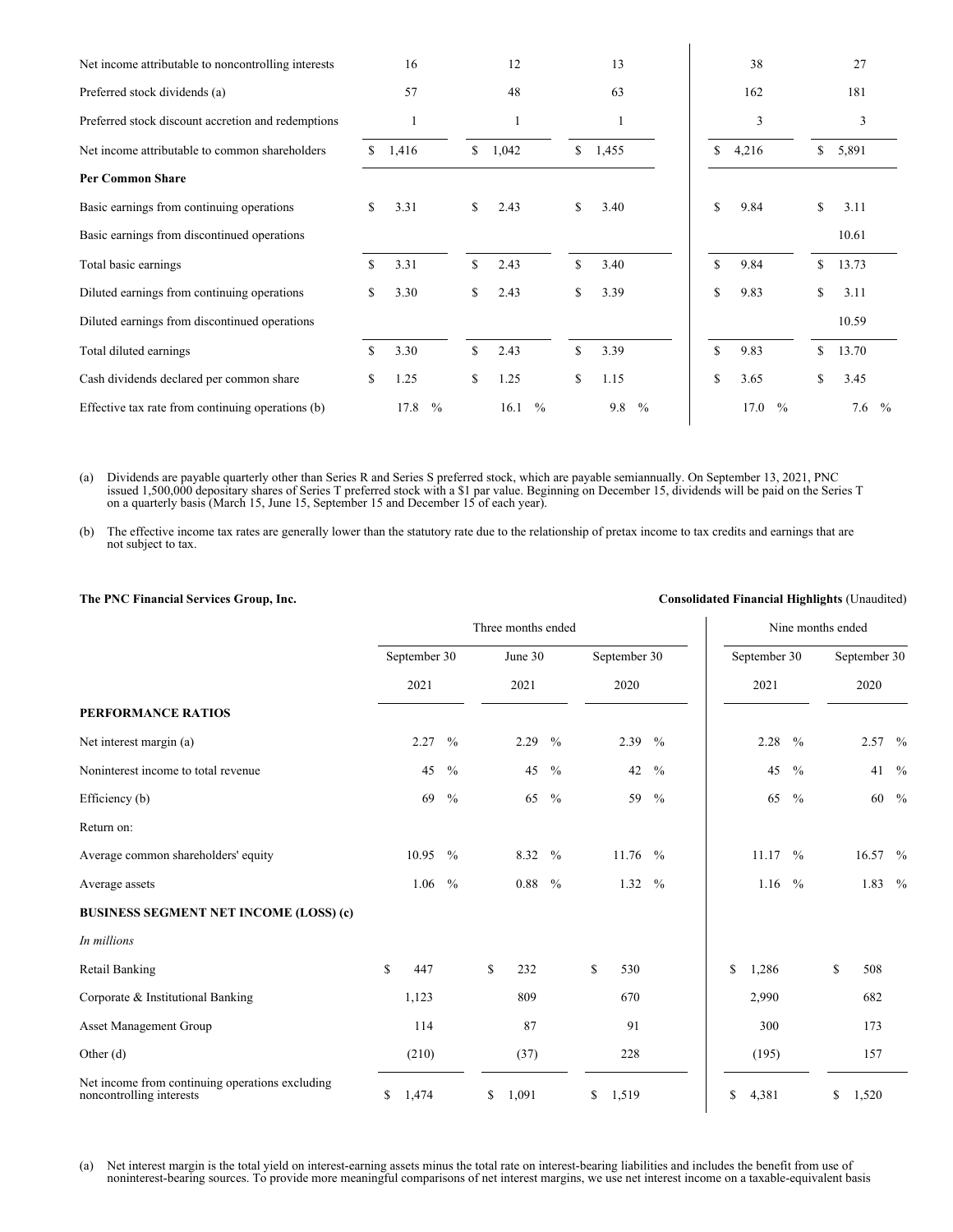in calculating average yields used in the calculation of net interest margin by increasing the interest income earned on tax-exempt assets to make it fully equivalent to interest income earned on taxable investments. This adjustment is not permitted under generally accepted accounting principles (GAAP) in the Consolidated Income Statement. The taxable-equivalent adjustments to net interest income for the three months ended September 30, 2021, June 30, 2021 and September 30, 2020 were \$22 million, \$15 million and \$17 million, respectively. The taxable equivalent adjustments to net interest income for the nine months ended September 30, 2021 and September 30, 2020 were \$52 million and \$58 million, respectively.

- (b) Calculated as noninterest expense divided by total revenue.
- (c) Our business information is presented based on our internal management reporting practices. Net interest income in business segment results reflect PNC's internal funds transfer pricing methodology. Assets receive a funding charge and liabilities and capital receive a funding credit based on a transfer pricing methodology that incorporates product repricing characteristics, tenor and other factors.
- (d) Includes earnings and gains or losses related to residual activities that do not meet the criteria for disclosure as a separate reportable business. We provide additional information on these activities in our Form 10-K and Form 10-Q filings with the SEC.

| The PNC Financial Services Group, Inc.              |               |               |              |         |               |              | <b>Consolidated Financial Highlights (Unaudited)</b> |      |
|-----------------------------------------------------|---------------|---------------|--------------|---------|---------------|--------------|------------------------------------------------------|------|
|                                                     | September 30  |               |              | June 30 |               |              | September 30                                         |      |
|                                                     | 2021          |               |              | 2021    |               |              | 2020                                                 |      |
| <b>BALANCE SHEET DATA</b>                           |               |               |              |         |               |              |                                                      |      |
| Dollars in millions, except per share data          |               |               |              |         |               |              |                                                      |      |
| Assets                                              | \$<br>553,515 |               | \$           | 554,212 |               | \$           | 461,817                                              |      |
| Loans $(a)$                                         | \$<br>290,230 |               | \$           | 294,704 |               | \$           | 249,279                                              |      |
| Allowance for loan and lease losses                 | \$<br>5,355   |               | \$           | 5,730   |               | \$           | 5,751                                                |      |
| Interest-earning deposits with banks                | \$<br>75,478  |               | \$           | 72,447  |               | \$           | 70,959                                               |      |
| Investment securities                               | \$<br>125,606 |               | \$           | 126,543 |               | \$           | 91,185                                               |      |
| Loans held for sale (a)                             | \$<br>2,121   |               | \$           | 2,227   |               | \$           | 1,787                                                |      |
| Equity investments                                  | \$<br>7,737   |               | \$           | 7,521   |               | \$           | 4,938                                                |      |
| Mortgage servicing rights                           | \$<br>1,833   |               | \$           | 1,793   |               | \$           | 1,113                                                |      |
| Goodwill                                            | \$<br>10,885  |               | \$           | 10,958  |               | \$           | 9,233                                                |      |
| Other assets (a)                                    | \$<br>36,137  |               | \$           | 35,025  |               | \$           | 32,445                                               |      |
| Noninterest-bearing deposits                        | \$<br>156,305 |               | \$           | 154,190 |               | \$           | 107,281                                              |      |
| Interest-bearing deposits                           | \$<br>292,597 |               | \$           | 298,693 |               | \$           | 247,798                                              |      |
| Total deposits                                      | \$<br>448,902 |               | \$           | 452,883 |               | \$           | 355,079                                              |      |
| Borrowed funds (a)                                  | \$<br>33,471  |               | \$           | 34,813  |               | \$           | 42,110                                               |      |
| Allowance for unfunded lending related commitments  | \$<br>646     |               | \$           | 645     |               | $\mathbb{S}$ | 689                                                  |      |
| Total shareholders' equity                          | \$<br>56,259  |               | \$           | 54,627  |               | \$           | 53,276                                               |      |
| Common shareholders' equity                         | \$<br>51,250  |               | \$           | 51,107  |               | \$           | 49,760                                               |      |
| Accumulated other comprehensive income              | \$<br>1,079   |               | \$           | 1,463   |               | \$           | 2,997                                                |      |
| Book value per common share                         | \$<br>121.16  |               | \$           | 120.25  |               | \$           | 117.44                                               |      |
| Tangible book value per common share (non-GAAP) (b) | \$<br>94.82   |               | \$           | 93.83   |               | \$           | 95.71                                                |      |
| Period end common shares outstanding (in millions)  | 423           |               |              | 425     |               |              | 424                                                  |      |
| Loans to deposits                                   | 65            | $\frac{0}{0}$ |              | 65      | $\frac{0}{0}$ |              | 70                                                   | $\%$ |
| Common shareholders' equity to total assets         | 9.3           | $\%$          |              | 9.2     | $\frac{0}{0}$ |              | 10.8                                                 | $\%$ |
| <b>CLIENT ASSETS (billions)</b>                     |               |               |              |         |               |              |                                                      |      |
| Discretionary client assets under management        | \$<br>183     |               | $\mathbb{S}$ | 183     |               | $\mathbb{S}$ | 158                                                  |      |
| Nondiscretionary client assets under administration | 170           |               |              | 172     |               |              | 142                                                  |      |
| Total client assets under administration            | 353           |               |              | 355     |               |              | 300                                                  |      |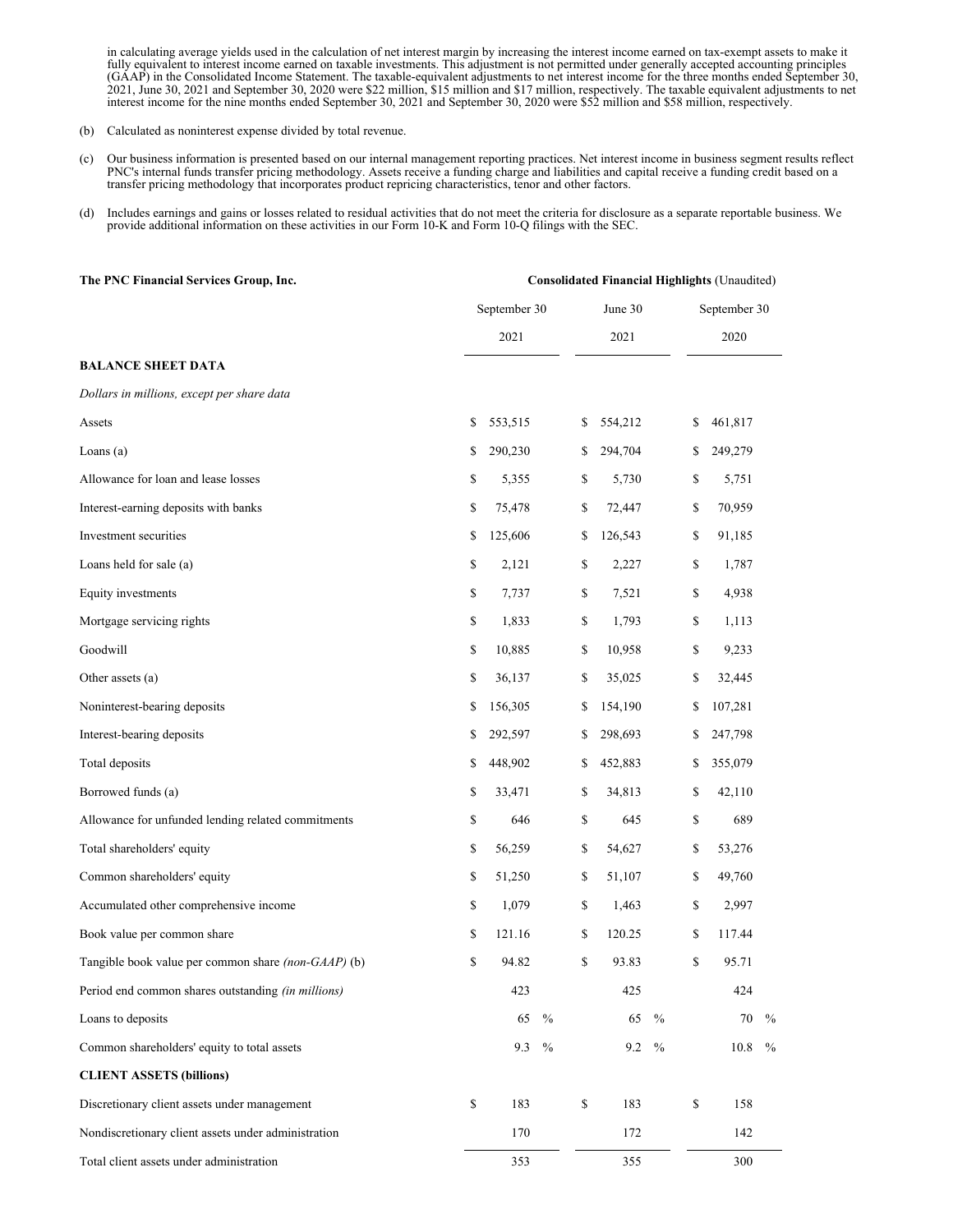| Brokerage account client assets                                            |    | 81   |               | 88        |               |              | 55   |               |
|----------------------------------------------------------------------------|----|------|---------------|-----------|---------------|--------------|------|---------------|
| Total client assets                                                        | S  | 434  |               | \$<br>443 |               | $\mathbb{S}$ | 355  |               |
| <b>CAPITAL RATIOS</b>                                                      |    |      |               |           |               |              |      |               |
| Basel III (c) (d)                                                          |    |      |               |           |               |              |      |               |
| Common equity Tier 1                                                       |    | 10.2 | $\frac{0}{0}$ | 10.1      | $\frac{0}{0}$ |              | 11.7 | $\frac{0}{0}$ |
| Common equity Tier 1 fully implemented (e)                                 |    | 10.0 | $\frac{0}{0}$ | 9.9       | $\frac{0}{0}$ |              | 11.3 | $\frac{0}{0}$ |
| Tier 1 risk-based                                                          |    | 11.5 | $\frac{0}{0}$ | 11.1      | $\frac{0}{0}$ |              | 12.8 | $\frac{0}{0}$ |
| Total capital risk-based (f)                                               |    | 13.6 | $\frac{0}{0}$ | 13.2      | $\frac{0}{0}$ |              | 15.2 | $\frac{0}{0}$ |
| Leverage                                                                   |    | 8.2  | $\frac{0}{0}$ | 8.7       | $\frac{0}{0}$ |              | 9.4  | $\frac{0}{0}$ |
| Supplementary leverage                                                     |    | 6.9  | $\frac{0}{0}$ | 7.3       | $\frac{0}{0}$ |              | 9.5  | $^{0}/_{0}$   |
| <b>ASSET QUALITY</b>                                                       |    |      |               |           |               |              |      |               |
| Nonperforming loans to total loans                                         |    | 0.87 | $\frac{0}{0}$ | 0.94      | $\frac{0}{0}$ |              | 0.84 | $\frac{0}{0}$ |
| Nonperforming assets to total loans, OREO and foreclosed assets            |    | 0.88 | $\frac{0}{0}$ | 0.96      | $\frac{0}{0}$ |              | 0.86 | $\frac{0}{0}$ |
| Nonperforming assets to total assets                                       |    | 0.46 | $\frac{0}{0}$ | 0.51      | $\frac{0}{0}$ |              | 0.47 | $\frac{0}{0}$ |
| Net charge-offs to average loans (for the three months ended) (annualized) |    | 0.11 | $\frac{0}{0}$ | 0.48      | $\frac{0}{0}$ |              | 0.24 | $\frac{0}{0}$ |
| Allowance for loan and lease losses to total loans                         |    | 1.85 | $\frac{0}{0}$ | 1.94      | $\frac{0}{0}$ |              | 2.31 | $\frac{0}{0}$ |
| Allowance for credit losses to total loans (g)                             |    | 2.07 | $\frac{0}{0}$ | 2.16      | $\frac{0}{0}$ |              | 2.58 | $\frac{0}{0}$ |
| Allowance for loan and lease losses to nonperforming loans                 |    | 212  | $\frac{0}{0}$ | 206       | $\frac{0}{0}$ |              | 276  | $^{0}/_{0}$   |
| Accruing loans past due 90 days or more (in millions)                      | \$ | 492  |               | \$<br>527 |               | \$           | 448  |               |

- (a) Amounts include assets and liabilities for which we have elected the fair value option. Our second quarter 2021 Form 10-Q included, and our third quarter 2021 Form 10-Q will include, additional information regarding these Consolidated Balance Sheet line items.
- (b) See the Tangible Book Value per Common Share table on page 20 for additional information.
- (c) All ratios are calculated using the regulatory capital methodology applicable to PNC during each period presented and calculated based on the standardized approach. See Capital Ratios on page 18 for additional information. The ratios as of September 30, 2021 are estimated.
- (d) The ratios are calculated to reflect PNC's election to adopt the CECL optional five-year transition provision.
- (e) The fully implemented ratios are calculated to reflect the full impact of CECL and excludes the benefits of the five-year transition provision.
- (f) The 2021 and 2020 Basel III Total risk-based capital ratios include nonqualifying trust preferred capital securities of \$20 million and \$40 million, respectively, that are subject to a phase-out period that runs through 2021.
- (g) Excludes allowances for investment securities and other financial assets.

### **The PNC Financial Services Group, Inc. Consolidated Financial Highlights** (Unaudited)

### **CAPITAL RATIOS**

As of January 1, 2020, the 2019 Tailoring Rules became effective for PNC. The most significant changes involve PNC's election to exclude specific accumulated other comprehensive income items from common equity Tier 1 capital and higher thresholds used to calculate common equity Tier 1 capital deductions. Effective January 1, 2020, PNC must deduct from common equity Tier 1 capital investments in unconsolidated financial institutions, mortgage servicing rights and deferred tax assets (in each case, net of associated deferred tax liabilities) to the extent such items individually exceed 25% of the institution's adjusted common equity Tier 1 capital.

PNC's regulatory risk-based capital ratios in 2021 are calculated using the standardized approach for determining risk-weighted assets. Under the standardized approach for determining credit risk-weighted assets, exposures are generally assigned a pre-defined risk weight. Exposures to high volatility commercial real estate, past due exposures and equity exposures are generally subject to higher risk weights than other types of exposures.

During 2020, regulators adopted a final rule permitting banks that have adopted the CECL standard to delay for two years CECL's full impact on regulatory capital, relative to the incurred loss methodology's impact on regulatory capital, followed by a three year transition period. PNC elected to adopt this optional five-year transition provision effective as of March 31, 2020. See the table below for the June 30, 2021, September 30, 2020 and estimated September 30, 2021 ratios. For the full impact of PNC's adoption of CECL, which excludes the benefits of the five-year transition provision, see the September 30, 2021 and June 30, 2021 (Fully Implemented) estimates presented in the table below.

Our Basel III capital ratios may be impacted by changes to the regulatory capital rules and additional regulatory guidance or analysis.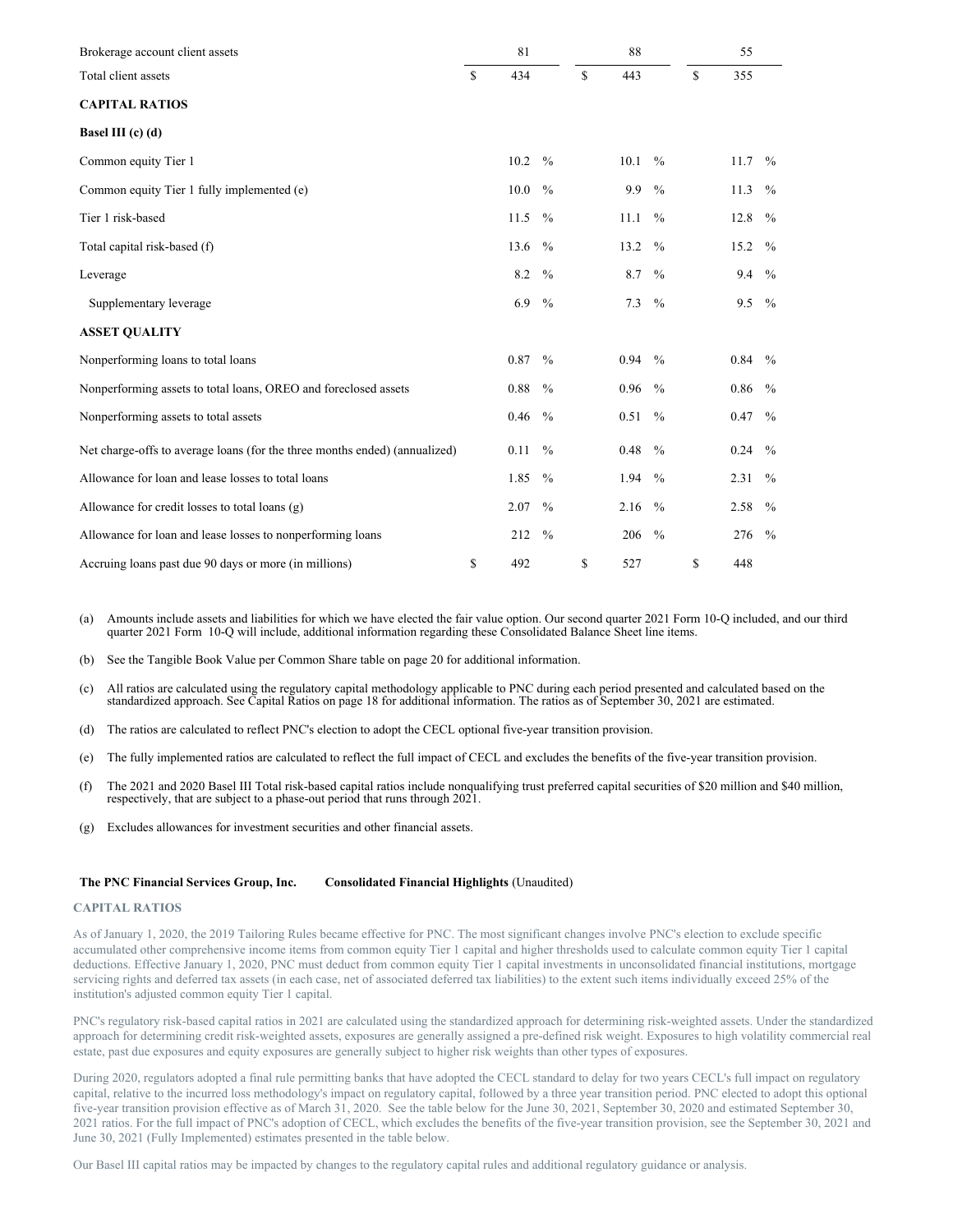# *Basel lll Common Equity Tier 1 Capital Ratios*

|                                                                               |    |                 |               |    | Basel III (a) |               |    |              |               |                                           |               |                                      |               |
|-------------------------------------------------------------------------------|----|-----------------|---------------|----|---------------|---------------|----|--------------|---------------|-------------------------------------------|---------------|--------------------------------------|---------------|
|                                                                               |    | September 30    |               |    |               |               |    |              |               |                                           |               |                                      |               |
|                                                                               |    | 2021            |               |    | June 30       |               |    | September 30 |               | September 30, 2021<br>(Fully Implemented) |               | June 30, 2021<br>(Fully Implemented) |               |
| Dollars in millions                                                           |    | (estimated) (b) |               |    | 2021(b)       |               |    | 2020(b)      |               | $(estimated)$ $(c)$                       |               | (estimated) (c)                      |               |
| Common stock, related surplus and retained<br>earnings, net of treasury stock | \$ | 51,228          |               | S  | 50,775        |               | \$ | 48,122       |               | \$<br>50,171                              |               | \$<br>49,645                         |               |
| Less regulatory capital adjustments:                                          |    |                 |               |    |               |               |    |              |               |                                           |               |                                      |               |
| Goodwill and disallowed intangibles, net of<br>deferred tax liabilities       |    | (11, 142)       |               |    | (11,231)      |               |    | (9,208)      |               | (11, 142)                                 |               | (11,231)                             |               |
| All other adjustments                                                         |    | (48)            |               |    | (27)          |               |    | (63)         |               | (53)                                      |               | (33)                                 |               |
| Basel III Common equity Tier 1 capital                                        | S. | 40,038          |               | \$ | 39,517        |               | \$ | 38,851       |               | \$<br>38,976                              |               | \$<br>38,381                         |               |
| Basel III standardized approach risk-<br>weighted assets (d)                  | \$ | 390,682         |               | \$ | 389,429       |               | \$ | 331,748      |               | \$<br>390,667                             |               | \$<br>388,957                        |               |
| Basel III Common equity Tier 1 capital ratio                                  |    | 10.2            | $\frac{0}{0}$ |    | 10.1          | $\frac{0}{0}$ |    | 11.7         | $\frac{0}{0}$ | 10.0                                      | $\frac{0}{0}$ | 9.9                                  | $\frac{0}{0}$ |

(a) All ratios are calculated using the regulatory capital methodology applicable to PNC during each period presented.

(b) The ratio is calculated to reflect PNC's election to adopt the CECL optional five-year transition provision.

- (c) The September 30, 2021 and June 30, 2021 ratio is calculated to reflect the full impact of CECL and excludes the benefits of the five-year transition provision.
- (d) Basel III standardized approach risk-weighted assets are based on the Basel III standardized approach rules and include credit and market risk- weighted assets.

**The PNC Financial Services Group, Inc. Consolidated Financial Highlights** (Unaudited)

# **NON-GAAP MEASURES**

### *Pretax Pre-Provision Earnings (non-GAAP)*

### *Pretax Pre-Provision Earnings Excluding Integration Costs (non-GAAP)*

|                                                                                       | September 30 |   | June 30 |   | September 30 |
|---------------------------------------------------------------------------------------|--------------|---|---------|---|--------------|
| Dollars in millions                                                                   | 2021         |   | 2021    |   | 2020         |
| Income from continuing operations before income taxes and noncontrolling interests \$ | 1.813        | S | 1,315   | S | 1,698        |
| Provision for (recapture of) credit losses (a)                                        | (203)        |   | 302     |   | 52           |
| Pretax pre-provision earnings (non-GAAP)                                              | 1.610        | S | 1,617   | S | 1,750        |
| Integration costs                                                                     | 243          |   | 111     |   | NA           |
| Pretax pre-provision earnings excluding integration costs (non-GAAP)                  | 1,853        |   | 1.728   |   | NA           |

### (a) Provision for (recapture of) credit losses for the three months ended June 30, 2021 includes a \$1.0 billion initial provision for credit losses related to BBVA USA.

Pretax pre-provision earnings is a non-GAAP measure and is based on adjusting income from continuing operations before income taxes and noncontrolling interests to exclude provision for (recapture of) credit losses. We believe that pretax, pre-provision earnings is a useful tool to help evaluate the ability to provide for credit costs through operations and provides an additional basis to compare results between periods by isolating the impact of provision for (recapture of) credit losses, which can vary significantly between periods.

Pretax pre-provision earnings excluding integration costs is a non-GAAP measure and is based on adjusting pretax pre-provision earnings to exclude integration costs during the period. We believe that pretax, pre-provision earnings excluding integration costs is a useful tool in understanding PNC's results by providing greater comparability between periods, as well as demonstrating the effect of significant items.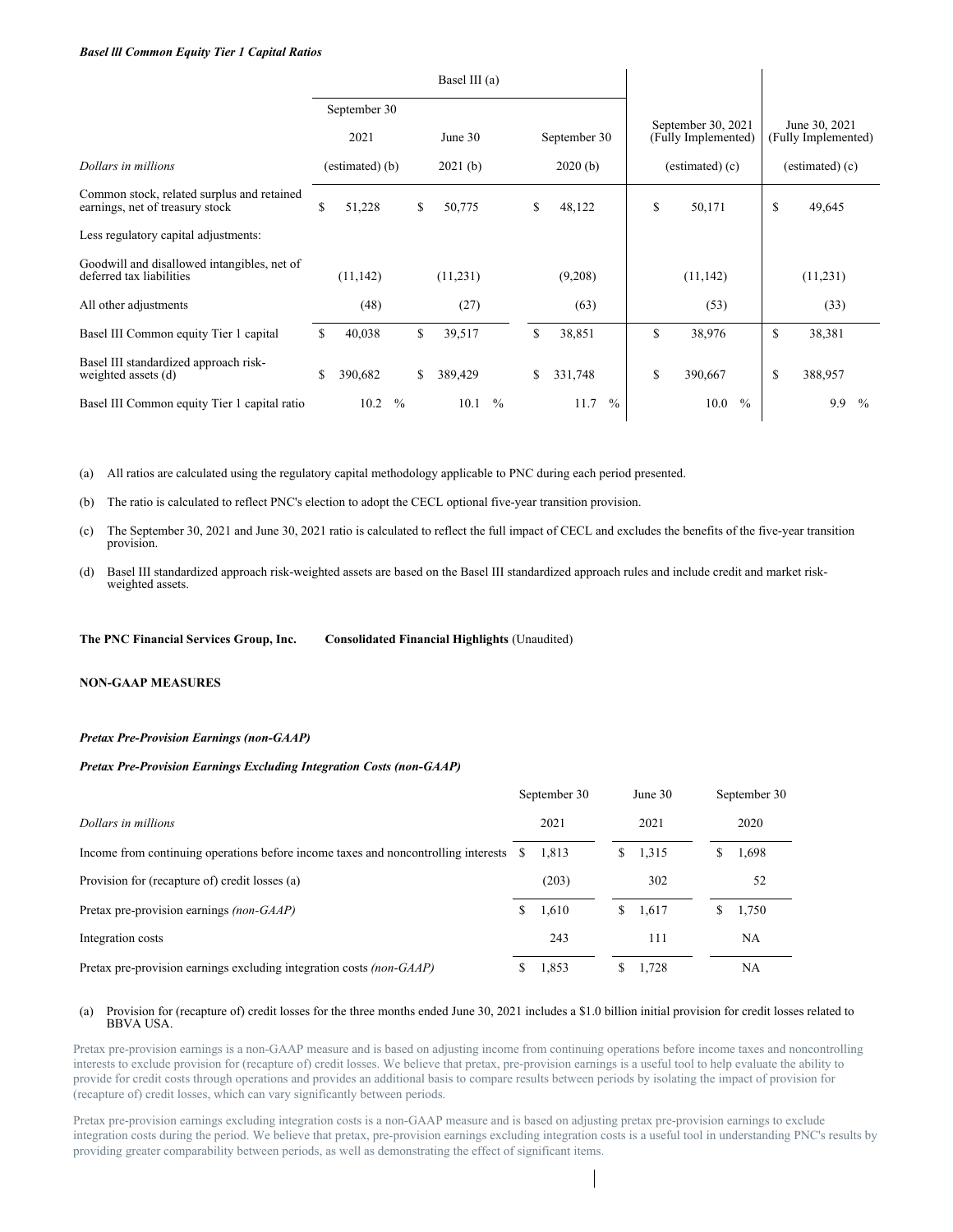# *Adjusted Diluted Earnings per Common Share Excluding Integration Costs (non-GAAP)*

| September 30                                                                                                     |                             |       |    |      | June 30 |                     |  |      |  |  |
|------------------------------------------------------------------------------------------------------------------|-----------------------------|-------|----|------|---------|---------------------|--|------|--|--|
| Dollars in millions, except per share data                                                                       | Per Common<br>2021<br>Share |       |    | 2021 |         | Per Common<br>Share |  |      |  |  |
| Net income attributable to diluted common shareholders                                                           |                             | 1,408 | S. | 3.30 | S.      | 1,037               |  | 2.43 |  |  |
| Integration costs after tax (a)                                                                                  |                             | 192   |    | 0.45 |         | 88                  |  | 0.21 |  |  |
| Adjusted net income attributable to diluted common shareholders<br>excluding integration costs <i>(non-GAAP)</i> |                             | 1.600 | S. | 3.75 | S.      | 1,125               |  | 2.64 |  |  |
| Average diluted common shares outstanding <i>(in millions)</i>                                                   |                             | 426   |    |      |         | 427                 |  |      |  |  |

# (a) Statutory tax rate of 21% used to calculate impacts.

The adjusted diluted earnings per common share excluding integration costs is a non-GAAP measure and excludes the integration costs related to the BBVA USA acquisition. It is calculated based on adjusting net income attributable to diluted common shareholders by removing post-tax integration costs in the period. This non-GAAP measure was updated from the Q2 2021 earnings release to only adjust for integration costs to provide for a better quarter-over-quarter comparison as Q2 2021 included a significant initial provision for credit losses for BBVA USA that will not be taken in future quarters. We believe this non-GAAP measure serves as a useful tool in understanding PNC's results by providing greater comparability between periods, as well as demonstrating the effect of significant items.

# **The PNC Financial Services Group, Inc. Consolidated Financial Highlights** (Unaudited)

# *Tangible Book Value per Common Share (non-GAAP)*

|                                                                  | September 30 |           |     | June 30   |  | September 30 |         |  |
|------------------------------------------------------------------|--------------|-----------|-----|-----------|--|--------------|---------|--|
| Dollars in millions, except per share data                       |              | 2021      |     | 2021      |  |              | 2020    |  |
| Book value per common share                                      | \$.          | 121.16    | \$. | 120.25    |  | \$.          | 117.44  |  |
| Tangible book value per common share                             |              |           |     |           |  |              |         |  |
| Common shareholders' equity                                      | \$           | 51,250    | \$  | 51,107    |  | \$           | 49,760  |  |
| Goodwill and other intangible assets                             |              | (11, 419) |     | (11, 515) |  |              | (9,396) |  |
| Deferred tax liabilities on goodwill and other intangible assets |              | 277       |     | 284       |  |              | 187     |  |
| Tangible common shareholders' equity                             | \$           | 40,108    | \$  | 39,876    |  | \$           | 40,551  |  |
| Period-end common shares outstanding <i>(in millions)</i>        |              | 423       |     | 425       |  |              | 424     |  |
| Tangible book value per common share <i>(non-GAAP)</i>           | \$           | 94.82     | S   | 93.83     |  | \$           | 95.71   |  |

Tangible book value per common share is a non-GAAP measure and is calculated based on tangible common shareholders' equity divided by period-end common shares outstanding. We believe this non-GAAP measure serves as a useful tool to help evaluate the strength and discipline of a company's capital management strategies and as an additional, conservative measure of total company value.

### *Taxable-Equivalent Net Interest Income (non-GAAP)*

|                                                      | September 30 | June $30$ | September 30 |  |  |
|------------------------------------------------------|--------------|-----------|--------------|--|--|
| Dollars in millions                                  | 2021         | 2021      | 2020         |  |  |
| Net interest income                                  | 2,856        | \$2,581   | 2.484        |  |  |
| Taxable-equivalent adjustments                       | 22           | 15        | 17           |  |  |
| Net interest income (Fully Taxable-Equivalent - FTE) | 2.878        | 2,596     | 2,501        |  |  |

The interest income earned on certain earning assets is completely or partially exempt from federal income tax. As such, these tax-exempt instruments typically yield lower returns than taxable investments. To provide more meaningful comparisons of net interest income, we use interest income on a taxableequivalent basis by increasing the interest income earned on tax-exempt assets to make it fully equivalent to interest income earned on taxable investments. This adjustment is not permitted under GAAP. Taxable equivalent net interest income is only used for calculating net interest margin and net interest income shown elsewhere in this presentation is GAAP net interest income.

# *Ef iciency Ratio Excluding Integration Costs (non-GAAP)*

|                     | September 30 |         |    | June 30 |
|---------------------|--------------|---------|----|---------|
| Dollars in millions |              | 2021    |    | 2021    |
| Noninterest expense |              | \$3,587 | S. | 3,050   |
| Integration expense |              | (235)   |    | (101)   |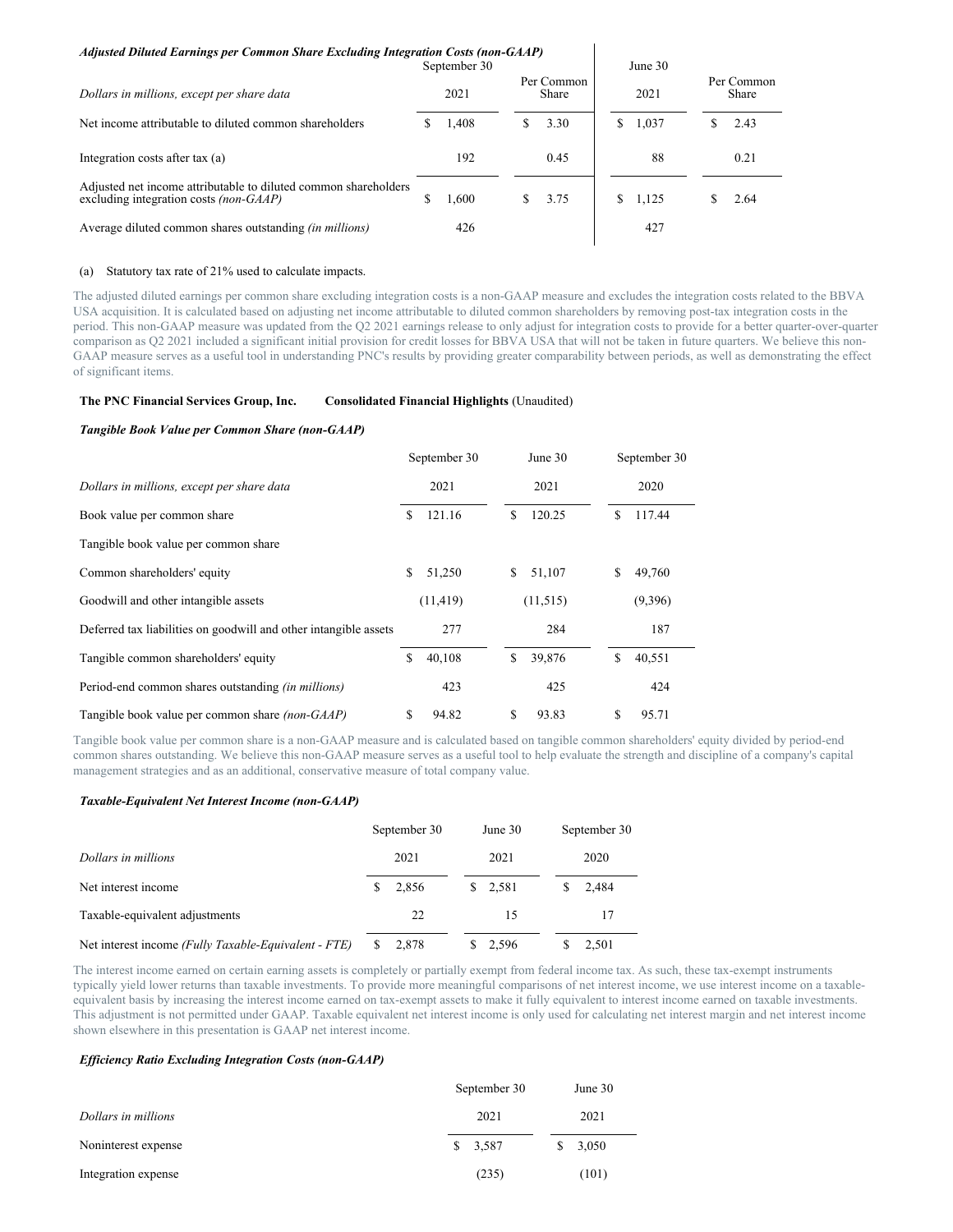| Noninterest expense excluding integration expense <i>(non-GAAP)</i>          | \$  | 3,352 |               | S. | 2,949 |               |
|------------------------------------------------------------------------------|-----|-------|---------------|----|-------|---------------|
| Total revenue                                                                | \$. | 5,197 |               |    | 4,667 |               |
| Integration costs - contra revenue                                           |     | (8)   |               |    | (10)  |               |
| Total revenue excluding integration costs - contra revenue <i>(non-GAAP)</i> | S   | 5.205 |               |    | 4,677 |               |
|                                                                              |     |       |               |    |       |               |
| Efficiency ratio (a)                                                         |     | 69    | $\frac{0}{0}$ |    | 65 %  |               |
| Efficiency ratio excluding integration costs <i>(non-GAAP)</i> (b)           |     | 64    | $\frac{0}{0}$ |    | 63    | $\frac{0}{0}$ |

(a) Calculated as noninterest expense divided by total revenue.

# (b) Calculated as noninterest expense excluding integration expense divided by total revenue excluding integration costs - contra revenue.

The efficiency ratio excluding integration costs is a non-GAAP measure and excludes the integration costs related to the BBVA USA acquisition. It is calculated based on adjusting the efficiency ratio calculation by excluding integration costs during the period from noninterest expense and total revenue. We believe that this non-GAAP measure is a useful tool for the purpose of evaluating PNC's results. The exclusion of integration costs increases comparability across periods, demonstrates the impact of significant items and provides a useful measure for determining PNC's revenue and expenses that are core to our business operations and expected to recur over time.

### **Cautionary Statement Regarding Forward-Looking Information**

We make statements in this news release and related conference call, and we may from time to time make other statements, regarding our outlook for financial performance, such as earnings, revenues, expenses, tax rates, capital and liquidity levels and ratios, asset levels, asset quality, financial position, and other matters regarding or affecting us and our future business and operations that are forward-looking statements within the meaning of the Private Securities Litigation Reform Act. Forward-looking statements are typically identified by words such as "believe," "plan," "expect," "anticipate," "see," "look," "intend," "outlook," "project," "forecast," "estimate," "goal," "will," "should" and other similar words and expressions.

Forward-looking statements are necessarily subject to numerous assumptions, risks and uncertainties, which change over time. Future events or circumstances may change our outlook and may also affect the nature of the assumptions, risks and uncertainties to which our forward-looking statements are subject. Forward-looking statements speak only as of the date made. We do not assume any duty and do not undertake any obligation to update forward-looking statements. Actual results or future events could differ, possibly materially, from those anticipated in forward-looking statements, as well as from historical performance. As a result, we caution against placing undue reliance on any forward-looking statements.

Our forward-looking statements are subject to the following principal risks and uncertainties.

- Our businesses, financial results and balance sheet values are affected by business and economic conditions, including:
	- Changes in interest rates and valuations in debt, equity and other financial markets,
	- Disruptions in the U.S. and global financial markets,

Actions by the Federal Reserve Board, U.S. Treasury and other government agencies, including those that impact money supply, market interest rates and inflation,

- Changes in customer behavior due to changing business and economic conditions or legislative or regulatory initiatives,
- Changes in customers', suppliers' and other counterparties' performance and creditworthiness,
- Impacts of tariffs and other trade policies of the U.S. and its global trading partners,
- The length and extent of the economic impacts of the COVID-19 pandemic,
- The impact of the results of the 2020 U.S. elections, including on the regulatory landscape, capital markets, tax policy, infrastructure spending and
- social programs, and
- Commodity price volatility.
- Our forward-looking financial statements are subject to the risk that economic and financial market conditions will be substantially different than those we are currently expecting and do not take into account potential legal and regulatory contingencies. These statements are based on our view that:
	- The U.S. economy is in an economic recovery, following a very severe but very short economic contraction in the first half of 2020 due to the COVID-19 pandemic and public health measures to contain it.

With the passage of the American Rescue Plan Act of 2021 and continued vaccine distribution, economic growth picked up in the first half of 2021, and real GDP returned to its pre-pandemic level in the second quarter of 2021. The Delta variant and supply chain difficulties have been drags on growth in the second half of 2021, although the economy continues to expand. Growth will pick up at the end of 2021 as the impact of the Delta variant fades and supply chains normalize and will remain solid into 2022. Employment in September 2021 was still down by almost 5 million from before the pandemic; PNC expects employment to return to its pre-pandemic level in mid-2022.

Compared to the spring of 2020 (when prices were falling), inflation accelerated in mid-2021 due to strong demand in specific segments and supply chain disruptions. Inflation has started to slow on a month-over-month basis but will remain elevated in the near term.

PNC expects the Federal Open Market Committee to keep the fed funds rate in its current range of 0.00 to 0.25 percent until mid-2023.

PNC's ability to take certain capital actions, including returning capital to shareholders, is subject to PNC meeting or exceeding a stress capital buffer established by the Federal Reserve Board in connection with the Federal Reserve Board's Comprehensive Capital Analysis and Review (CCAR) process.

PNC's regulatory capital ratios in the future will depend on, among other things, the company's financial performance, the scope and terms of final capital regulations then in effect and management actions affecting the composition of PNC's balance sheet. In addition, PNC's ability to determine, evaluate and forecast regulatory capital ratios, and to take actions (such as capital distributions) based on actual or forecasted capital ratios, will be dependent at least in part on the development, validation and regulatory review of related models.

### **Cautionary Statement Regarding Forward-Looking Information (Continued)**